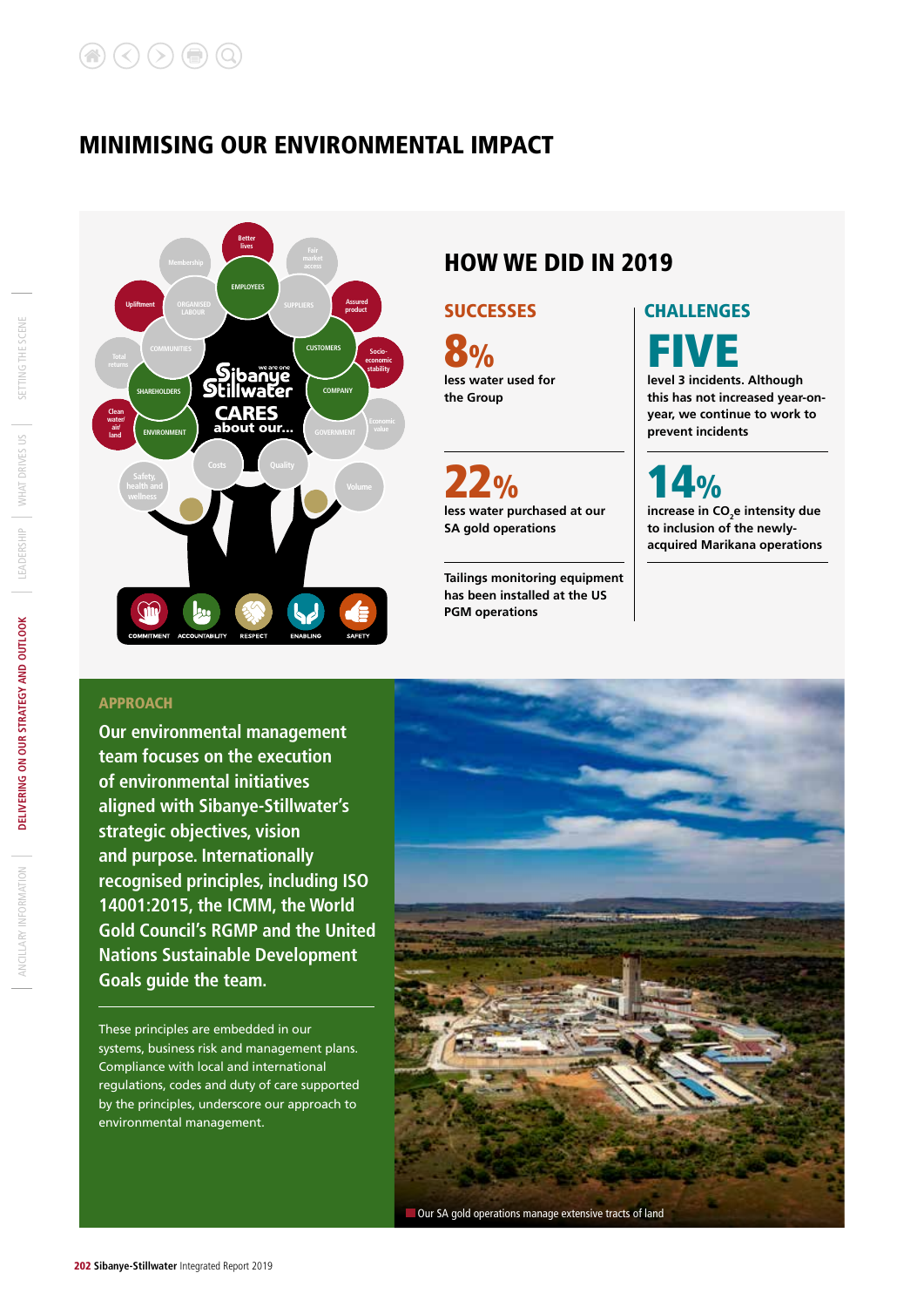# $\left(\langle\right)\left(\rangle\right)\left(\mathbf{r}\right)$

We have integrated and aligned environmental functions across our SA operations in terms of our environmental social and governance (ESG) strategy (illustrated below). In-depth alignment of the US PGM operations was concluded in 2019, while alignment of the Marikana operation from June 2019 onwards has progressed well to date. The ESG strategy informs the environmental operating model, strategic goals and objectives, and the associated performance measures for 2020 and beyond.

ESG STRATEGIC THEMES

#### ENVIRONMENTAL GOVERNANCE SOCIAL SOCIAL SOCIAL SOCIAL SOCIAL SOCIAL SOCIAL SOCIAL SOCIAL SOCIAL SOCIAL SOCIAL SOCIAL SOCIAL SOCIAL SOCIAL SOCIAL SOCIAL SOCIAL SOCIAL SOCIAL SOCIAL SOCIAL SOCIAL SOCIAL SOCIAL SOCIAL SOCIAL S

sustainable use through increased environmental consciousness and continual improvement, minimising environmental impacts with a measured transition to a low carbon future

Promoting natural resources and improving life – **Communities**

Unlocking the potential of communities affected by our operations through economic empowerment, institutional development and creating local benefit that inspires sustainable living

Our stakeholders will be heard through transparent engagements and incorporating the knowledge gained into our business

**Stakeholder engagement**

#### **Safety and health**

Aiming to improve the holistic wellbeing of our workforce through the pursuit of risk based monitoring of safety and health factors and improvement in safety and health performance

Respecting human rights of stakeholders and doing our business with integrity and from an ethical foundation by adherence to good governance principles and legal compliance

In line with the strategic goal to strengthen Sibanye-Stillwater's position as a leading international precious metals mining company, we have begun working towards renewing and enhancing our ISO 14001 compliance across the Group. The Marikana operation's mining, processing operations and shared business services are already certified according to ISO 14001:2015 environmental management standard and have retained certification during surveillance and recertification audits conducted during 2019. Certification for the SA PGM operations is expected by December 2020, and by December 2021 for the SA gold operations. An ISO 14001 gap analysis for both the SA gold and PGM businesses was conducted in 2019, and action plans developed and progressed. The US PGM operations also conducted an ISO 14001 gap analysis, and are implementing a plan that will create an ISO 14001:2015 compliant environmental management system in 2021.

In addition to monitoring performance and ensuring compliance with the relevant legislation in each jurisdiction, and inspections by relevant government departments and agencies, environmental performance reports are submitted to executive management, with ultimate oversight by the Social, Ethics and Sustainability Committee and the Board. **C** Refer to the *Social, Ethics and Sustainability Committee's report* on page 68 and regulatory compliance in *Corporate governance* from page 89.

The SA gold operations are currently not a signatory of the International Cyanide Management Code (ICMI) for the Manufacture, Transport, and Use of Cyanide in the Production of Gold third party audits. Cyanide is monitored in all ground and surface water monitoring programmes. Gap audits were conducted on all sites by an independent accredited ICMI auditor to ascertain the baseline compliance to the ICMI code requirements. These audits were completed to support the

"Sibanye-Stillwater recognises how vital it is to proactively manage our carbon footprint. We are committed to contributing to a global solution by deploying responsible strategies and actions in the areas within which we operate."

intent of Sibanye-Stillwater becoming signatories to the ICMI Code. The audits entail both physical site inspections as well as a comprehensive review of the systems that the ICMI requires to be in place.

From the gap audit, areas of full compliance were identified. These require no additional information or systems to obtain accreditation. Only 4% of the compliance gaps were classed as significant with most of these issues identified as common throughout all plants. These included the transport and supply contract that required finalisation with the supplier and the probabilistic water balance per operation that will be completed by mid-June 2020. There are however items that will require capital expenditure to secure compliance such as the secondary containment requirements at both Cooke and Ezulwini plants. The plan is to close the significant gaps at all plants within the next 12 months. The gold plants will therefore be ready for certification audits within the next 12-15 months. These operations were signatories before Sibanye Gold was spun out of Gold Fields in 2013. The Cooke operation has never been accredited and it is anticipated that the process will take about two years.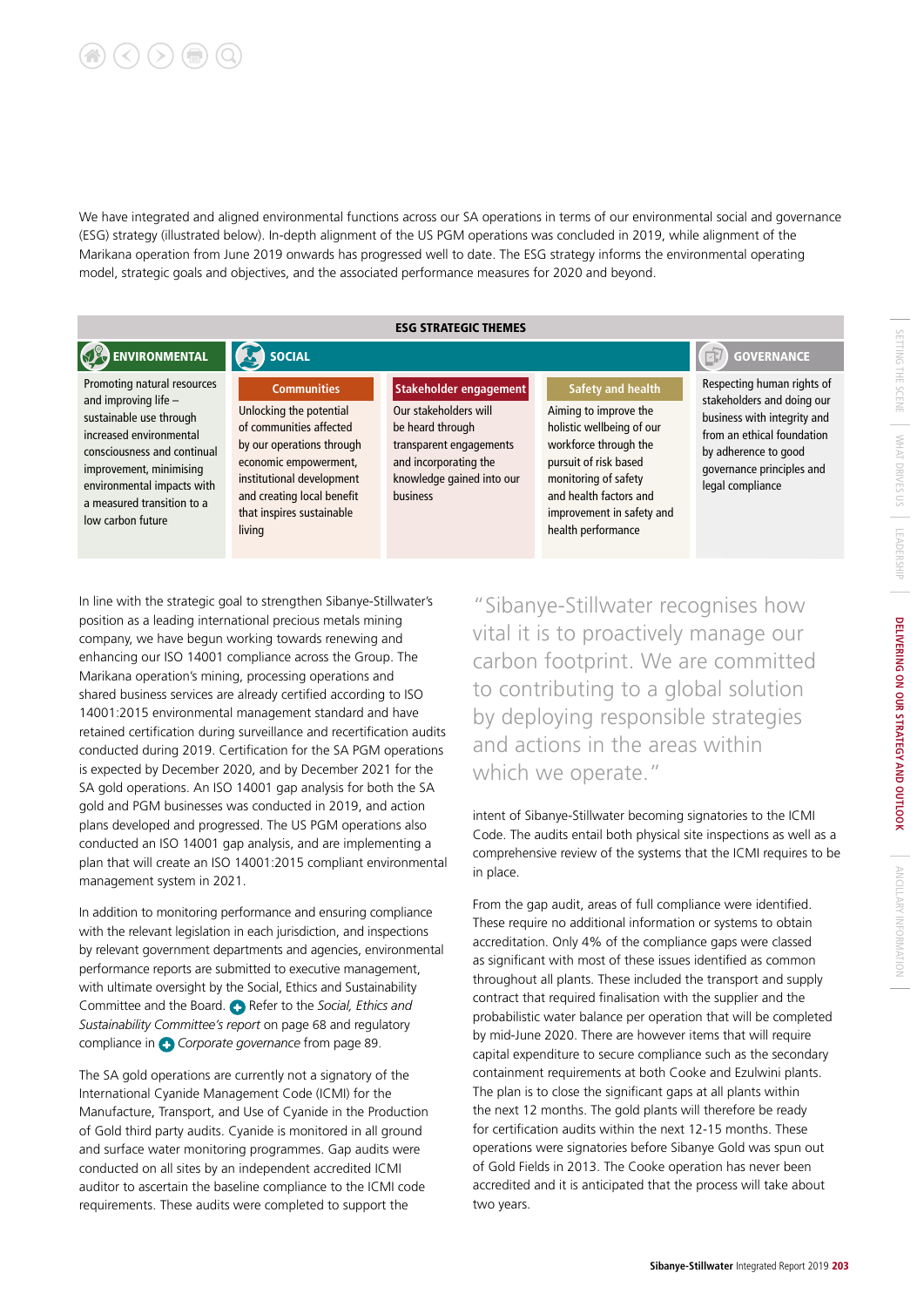#### PILLARS OF THE ENVIRONMENTAL COMPONENT OF THE ESG STRATEGY

# **Environmental vision**

Promoting natural resources and improving life – sustainable use through increased environmental consciousness and continual improvement, minimising environmental impacts and a measured transition to a low carbon future.



#### ENVIRONMENTAL PRIORITIES

#### **Maintain environmental licence to operate**

- Respect legally designated protected areas and not mine or explore in World Heritage Sites
- Obtain and maintain environmental authorisations for relevant activities
- Understand and implement local environmental legal requirements
- Align and adhere to appropriate local and internationally recognised standards, guidelines and principles
- Align management of tailings storage facilities to global tailings standards
- ISO 14001 environmental management standard certification
- Manage and mitigate environmental risks
- Foster collaborative, symbiotic relationships with community and environmental groups

### **Effect continuous improvement**

- Continuous improvement of our internal governance practices
- Effective use of technology and innovation in run-of-mine work and in new projects
- Drive leading value creating cost effective solutions

### **Responsible use of environmental resources**

- Drive responsible socio-economic closure solutions for a post mining economy
- Reduce emissions and strengthen resilience to climate change
- Reduce the degradation of natural habitats, halt the loss of biodiversity and protect species on land and water
- Sustainable use and proactive management of environmental resources including energy
- Reduced water risks, including cost, and enhance water security and its quality
- Deliver sound environmental management of chemicals and all wastes – minimise waste to landfill

#### **Drive environmental consciousness through awareness, stewardship and communication on environmental issues**

- Influence policymaking and educate policy makers on the value of responsible economic development
- Manage expectations through engagement with key internal and external stakeholders
- Awareness, stewardship and communication on environmental issues
- Protect and enhance our environmental reputation
- Research and development and sharing knowledge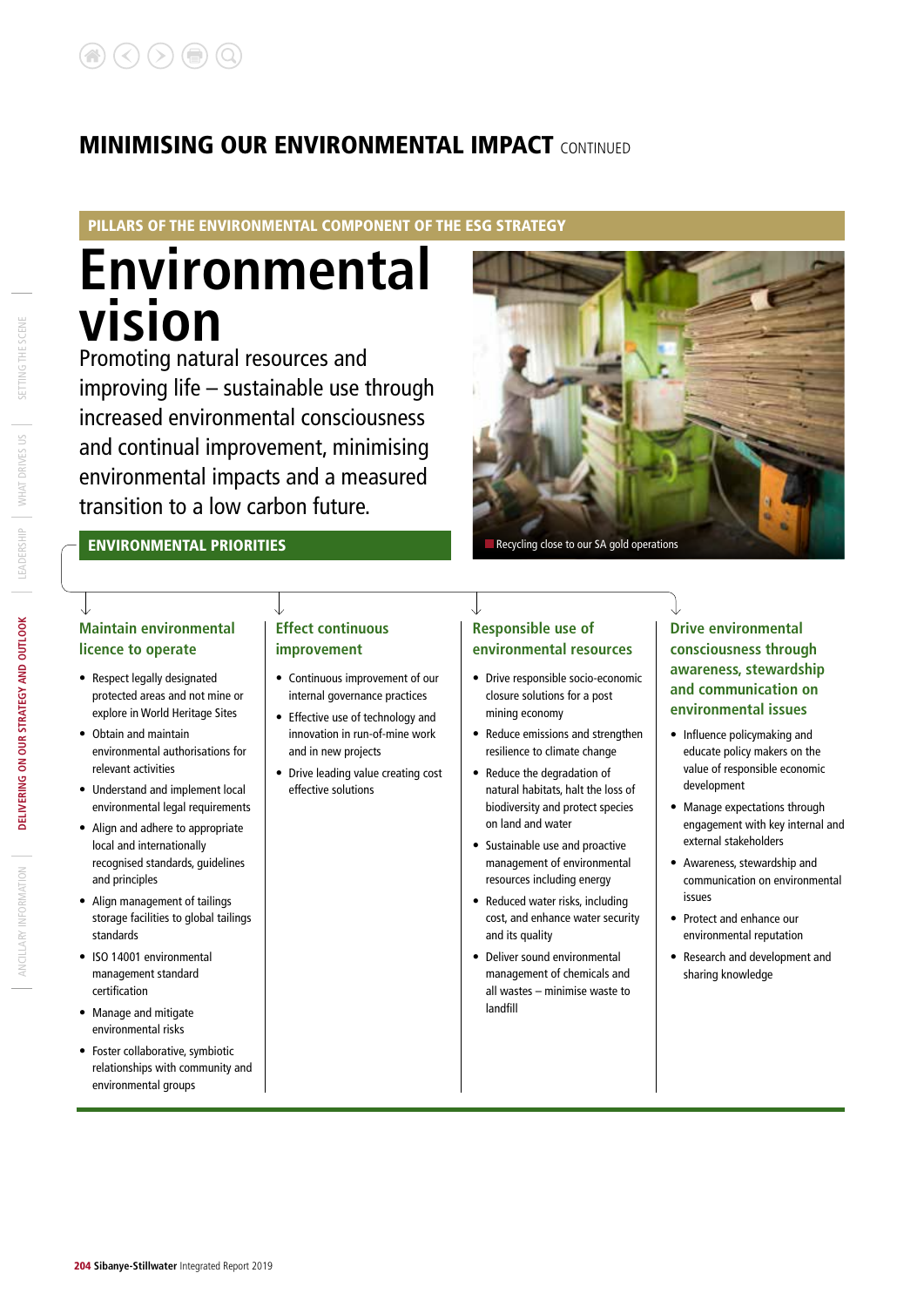#### US AND SA OPERATIONS: SYSTEMS SUPPORTING ENVIRONMENTAL MANAGEMENT

We use the following technologies for proactive environmental management enabling proactive and informed decision making:

- **Pivot-Occurrence:** system to capture and manage environmental incidents and complaints
- **An electronic legal aspect register:** will be developed and integrated into systems at all SA gold and PGM operations
- **Syncromine:** audit system for the management of environmental non-conformances – the environmental module has been customised to schedule audits at planned workplaces based on standard environmental checklists
- **ARC GIS:** platform where environmental water and air quality data is stored in the system and provides tools to determine compliance. A process is underway to record waste data across SA gold and SA PGM operations
- **Qlikview:** a data analysis tool for non-conformances, water quality, water volumes and air quality compliance to enable trend analysis and decision-making

During 2020 the above systems will also be implemented at Marikana.

- **Zednet:** automated system to monitor water flow, consumption, quality and critical reservoir levels allowing all SA operations to identify anomalies and critical trigger parameters, thereby minimising water losses and risks associated with regulatory licences. Also provides tools for proactive management and trend analysis
- **Continuous emissions monitoring system:** online hourly monitoring of SO<sub>2</sub> emissions at the Smelter and particulate matter (PM) emissions at the precious metals refinery (PMR). The PMR has a NO<sub>x</sub> analyser and measures NO<sub>x</sub>
- **Ambient air quality monitoring stations:** located in and around the Marikana operations to monitor PM and SO<sub>2</sub> emissions
- **BMS:** The business management system is used as a front end to the Safety, Health, Environmental, and Quality Management systems for the Marikana operations, making it easier for users to navigate to the relevant documented information
- **SAP EHS:** used for safety, health and environmental incident reporting at the Marikana operations
- **CURA:** operational risk registers and associated action plans are managed on this system for the Marikana operations
- **SANS Standards Software:** providing access to all SANS standards at the Marikana operations
- **Ecesis:** Used for environmental compliance task management at the US operations



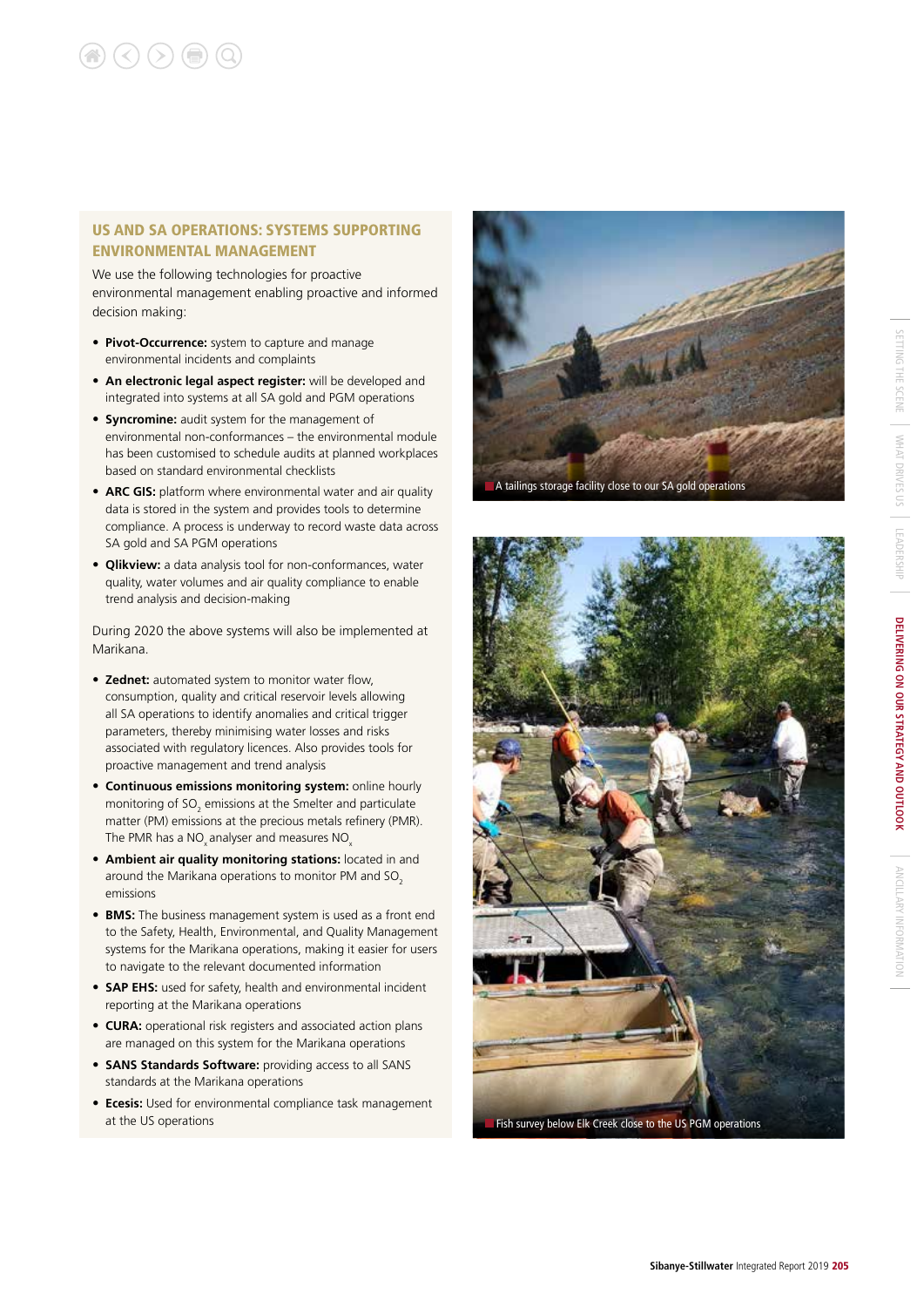#### GROUP PERFORMANCE

#### TARGETS AND ACHIEVEMENTS IN 2019: SA OPERATIONS

#### **Targets:**

#### **Group targets:**

• Reduce carbon emissions by **27.3%** for the Group by 2025 (premised on the 2010 Sibanye-Stillwater baseline).

#### **Achievements/performance against Group 2019 Target**

• Carbon emissions reduced by **26.4%**, from the 2010 base-year to end 2019 (i.e. we have already achieved 97% of the 2025 target stated above).

#### **SA operations targets**

- Reduction of purchased potable water of 15% and 5% for the SA gold operations and PGM operations respectively (2018 base year) to support the water independence strategy
- Zero (0) Level 4 incidents
- 10% reduction in level 3 incidents year on year with no repeats

#### **Achievements/performance against SA operations 2019 targets**

- A 22% reduction of purchased water achieved at the SA gold operations; a 11% reduction at PGM operations (excluding Marikana)
- Zero (0) Level 4 incidents
- 20% reduction in Level 3 incidents year-on-year (excluding Marikana operations)

In addition, the following was achieved at the SA operations:

- Gap analyses completed for all SA PGM and SA gold operations, in lieu of the 2020 and 2021 target dates, respectively
- Scope 1 and 2 carbon emissions decrease of 0.6% from 2018 (excluding Marikana operations)
- An energy intensity of 0.53GJ (2018: 0.52) per tonne of ore processed
- 81% compliance in respect of all Water Use Licence (WUL) audits year-on-year for the SA gold operations, with a 2% improvement on the combined year on year compliance
- 76% compliance in respect of all WUL audits year-on-year for the Rustenburg and Kroondal operations (excluding Marikana operations), with a 5% improvement on the combined year-on-year compliance
- 75% compliance in respect of all Environmental Management Plans (EMPs) external biennial audits year-on-year for the SA gold operations, with a 2% improvement on the combined year-on-year compliance
- 72% compliance in respect of all EMPs external biennial audits year-on-year for the Rustenburg and Kroondal operations (excluding Marikana operations), with a 4% improvement on the combined year-on-year compliance
- At the SA gold operations, an 80% compliance for all mine water discharges, and 91% compliance for all treated sewage discharges

*Note: The energy intensity factor takes into consideration purchased electricity and direct fuels used, which includes petrol, diesel, aviation fuel, liquid petroleum gas, acetylene, coal and paraffin.*

#### **ACHIEVED IN 2019: US PGM operations**

The following was achieved:

- Completed ISO 14001:2015 gap analysis and began work on an ISO 14001:2015 compliant environmental management system
- Secured multiple permits at all sites to support the ongoing Blitz and Fill the Mill projects
- Employed automated tailings operation, maintenance, and surveillance technology at all tailings facilities
- Streamlined environmental Key Performance Indicator (KPI) reporting process
- Conducted Initiative for Responsible Mining Assurance (IRMA) self-assessment at East Boulder mine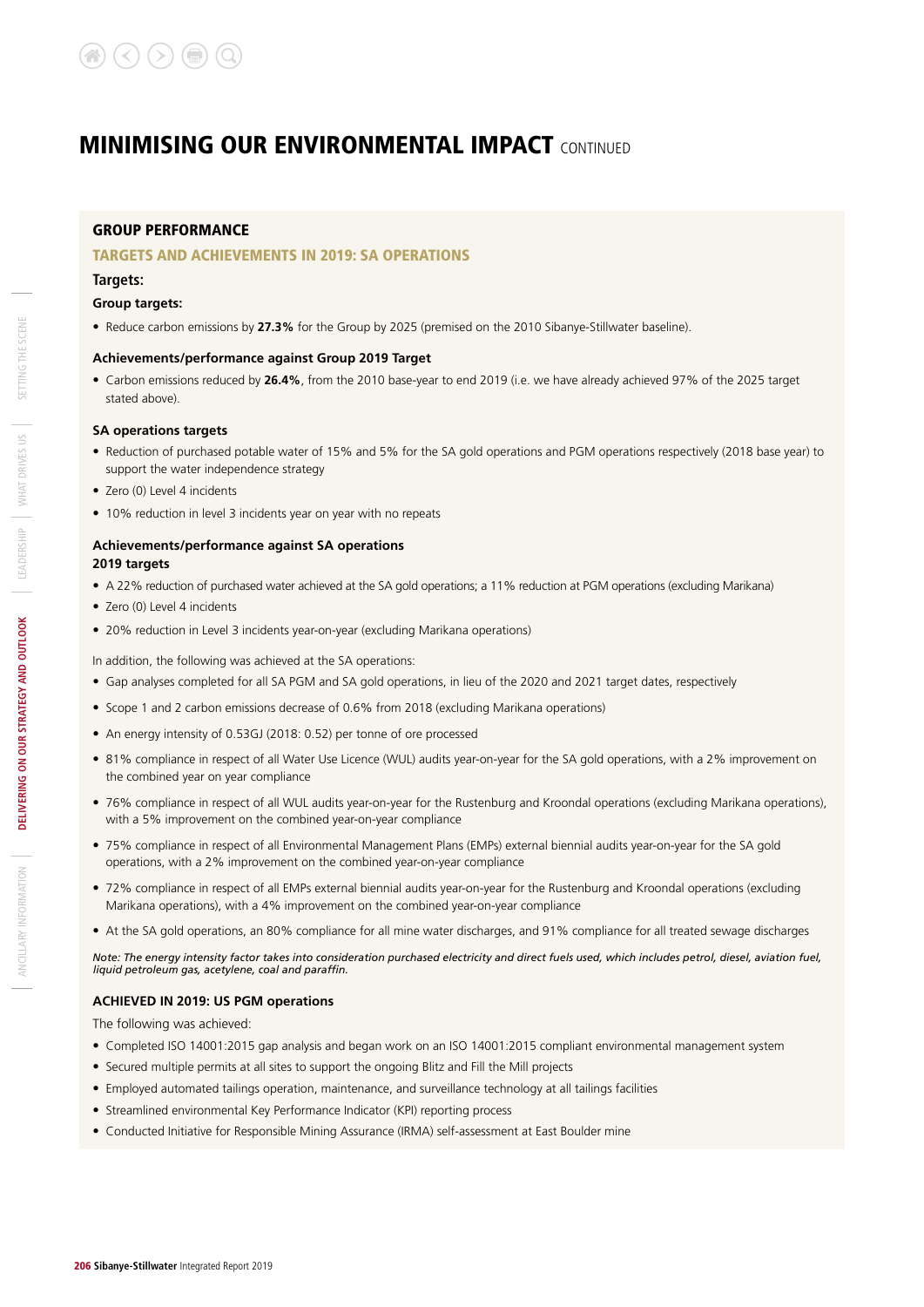## $\left(\bigtriangleup\right)\left(\bigtriangleup\right)\left(\bigoplus\right)\left(\bigoplus\right)$

#### **CDP score**

The CDP, formerly the Carbon Disclosure Project, which runs the global disclosure system that enables participants to measure and manage their environmental impacts, awarded Sibanye-Stillwater an 'A' rating for our climate change action and disclosure in our 2019 CDP submission. This places the company in the prestigious global A-List of companies pioneering response to the climate change challenge. As the 2019 CDP is based on the previous year's activity (i.e. 2018), the Marikana operations made a separate CDP submission in 2019. The Marikana operations obtained a B score for its climate change submission. Going forward, the Marikana operations will be included in the Sibanye-Stillwater CDP submissions.

#### US PGM OPERATIONS

Cost savings and efficiency initiatives include:

- maximising tailings backfill volumes to extend the operating life of our surface tailings storage facilities
- minimising underground water inflows to reduce the volume of water treated and managed
- concurrent reclamation to reduce long-term closure liability
- four-year closure process of the original tailings' storage facility at the Stillwater mine to reduce long-term closure liability
- ongoing water-treatment optimisation to improve treatment efficiency
- ongoing LED lighting changes to improve lighting efficiency and reduce costs
- new product reviews to reduce hazardous waste generation and related costs
- formal environmental KPI data collection process to optimise data collection processes

#### CLIMATE CHANGE AND CARBON MANAGEMENT

In this year's integrated report, we have elected to head up our review of the various sectors of environmental performance with our report on climate change and carbon management, viewing this as the overarching environmental issue that, in one way or another, impacts all others in this section.

The scientific consensus on climate change is that the world's climate is changing and that these changes are in large part caused by human activities, mainly by emitting  $CO_2$  from fossil fuel combustion. Sibanye-Stillwater considers climate change to be the most pressing global environmental challenge of our time, a challenge which is inextricably linked to all other environmental challenges we face, be it water scarcity, land degradation including erosion, pollution or biodiversity loss – or countless socio-economic issues resulting from these challenges.

Thus, Sibanye-Stillwater recognises how vital it is to proactively manage our carbon footprint. We are committed to contributing to a global solution by deploying responsible strategies and actions in the areas within which we operate.

As the largest primary producer of PGMs, which are used in the production of catalytic converters in automobiles to remove noxious

gases from exhaust fumes, Sibanye-Stillwater is committed to expanding its role in providing a cleaner and sustainable environment and improving lives.

We have been voluntarily monitoring and reporting on our carbon emissions in our integrated reports, and in those compiled for the CDP, using the World Resources Institute's Greenhouse Gas Protocol to determine our carbon inventory.

In 2017, the South African Department of Environment, Forestry and Fisheries (DEFF) promulgated regulations for mandatory annual reporting of carbon emissions, primarily to inform the national inventory. Sibanye-Stillwater's first annual report in this regard was submitted to DEFF in March 2018. The mandatory emissions reports to DEFF will also inform the carbon tax payable in terms of the Carbon Tax Act that came into effect from 01 June 2019.

The South African government has planned for the country's greenhouse gas emissions to peak between 2020 and 2025, to plateau for 10 years from 2025 to 2035, and to then decline from 2036 onwards. For our part, we strive to reduce our carbon emissions year-on-year.

During 2018, our 2010 base-year emissions were reviewed and recalculated in accordance with the Greenhouse Gas Protocol to incorporate our US operations acquired in 2017 and the DRDGOLD transaction concluded in July 2018. The base-year Scope 1 and 2 emissions amounted to 7,808,692 tonnes carbon dioxide equivalent  $(CO<sub>2</sub>e)$ . The base year carbon emissions are being reviewed to incorporate the Marikana operations and are expected to be completed during 2020.

Our carbon emissions were determined by following the World Resources Institute's Greenhouse Gas Protocol. The GHG Protocol seeks to develop internationally accepted GHG accounting and reporting standards. Emissions from companies using the protocol are easier to compare. Calculations were carried out through the application of appropriate emission factors from sources such as the South African Technical Guidelines TG2016-1, US Environmental Protection Agency publications, Intergovernmental Panel on Climate Change (IPCC) guidelines and the UK Department for Environment, Food and Rural Affairs publications. The Global Warming Potential (GWP) rates were selected from the IPCC third assessment report and based on a 100-year timeframe. GWP is a metric that compares the radiative forcing of a tonne of a greenhouse gas over a given period (e.g. 100 years for the purpose of annual greenhouse gas inventory) to a tonne of carbon dioxide. By using GWPs, greenhouse gas emissions can be standardised to a carbon dioxide equivalent  $\mathsf{(CO}_2\mathsf{e})$ . The GWP from the third assessment report was chosen as it is also used by countries when reporting their national inventories to the United Nations Framework Convention on Climate Change (UNFCCC). The quantification of carbon emissions for Sibanye-Stillwater included all applicable greenhouse gases, namely carbon dioxide, methane and nitrous oxide. The operational control consolidation approach was followed and is consistent with the Group's financial reporting. Sibanye-Stillwater quantified its Scope 2 emissions through both the location-based method and the marketbased method, as required by the GHG protocol. For companies with operations in markets providing a choice of electricity supply, companies should report Scope 2 emissions according to a locationbased method and a market-based method. Each method's results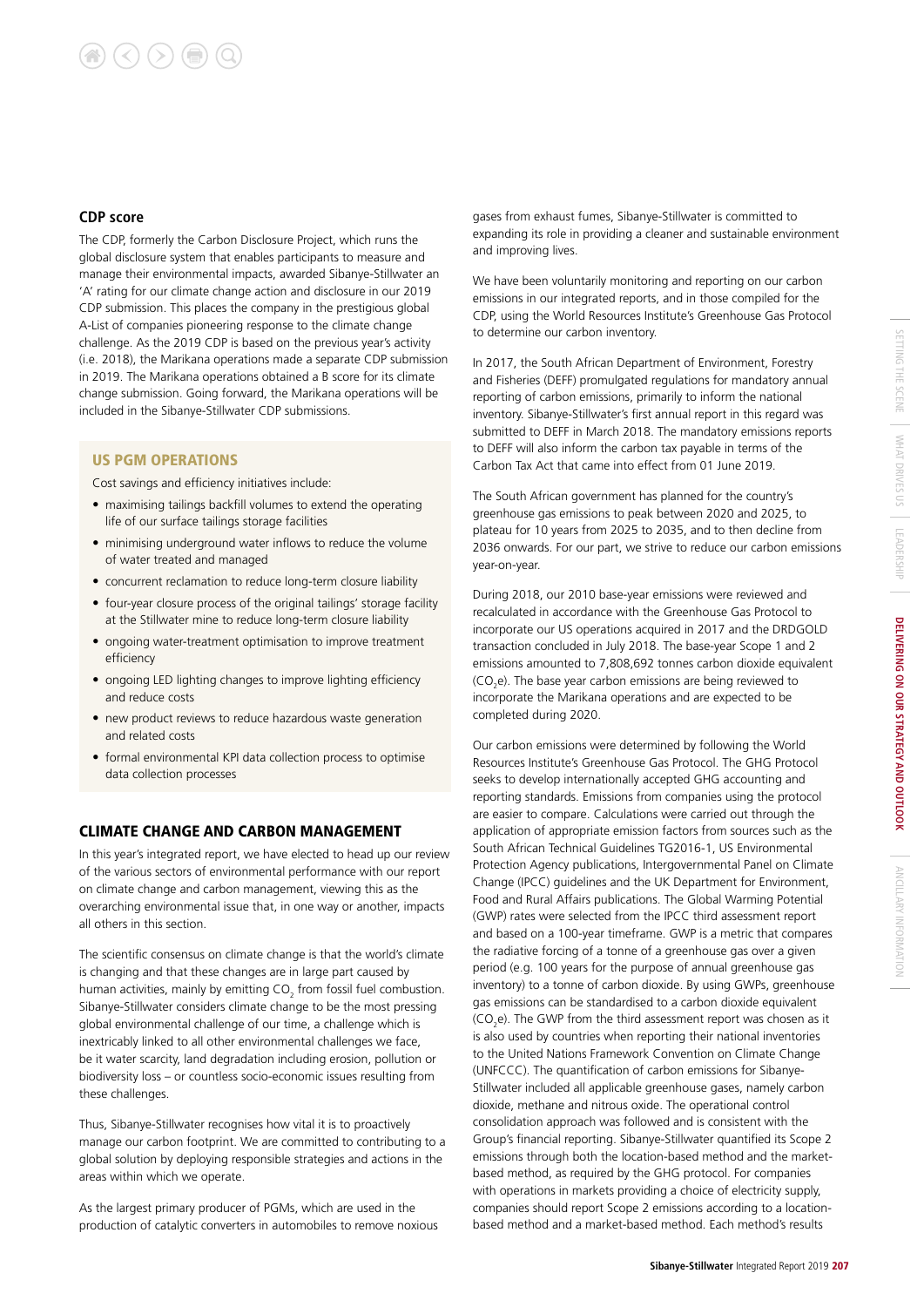reflect different risks and opportunities associated with emissions from electricity use and can inform different decisions and levers to reduce emissions. Our Beatrix operation in the Free State in South Africa and the Stillwater mine and Columbus metallurgical complex in Montana, US, have choice of supply. A location-based method reflects the average emissions intensity of grids on which energy consumption occurs (using mostly grid-average emission factor data). A marketbased method reflects emissions from electricity that companies have chosen. The GHG protocol provides for companies to choose which method's results to use for goal setting and other benchmarks. Sibanye-Stillwater has chosen the market-based method for goalsetting and other benchmarks as it provides a better indication of progress against targets. The market-based method emissions are tracked throughout this report except where otherwise stated.

The IPCC fifth assessment report requires, by 2050, carbon emissions to decrease by 49% to 72%, relative to 2010 levels, and thereby to limit the increase in global average temperatures to below 2°C. This was the basis for setting our base year at 2010.

Our Group science-based emissions reduction target was set before the acquisition of the Marikana operations. Our Group Scope 1 and 2 carbon emissions, excluding the Marikana operations increased by 1.4% from 2018 to 2019. The Scope 1 and 2 emissions decreased by 26.4% from the 2010 base year and 97% of the 2025 target has been achieved.

| <b>Scope</b>                 | 2019 emissions<br>(excluding<br><b>Marikana</b><br>operations) | 2025 target |
|------------------------------|----------------------------------------------------------------|-------------|
| Scope 1                      | 574,080                                                        | N/A         |
| Scope 2 location-based       | 5,163,767                                                      | N/A         |
| Scope 2 market-based         | 5,169,612                                                      | N/A         |
| Scope 1 and 2 location-based | 5,737,848                                                      | N/A         |
| Scope 1 and 2 market-based   | 5,743,693                                                      | 5,676,919   |

Our Group Scope 1 and 2 carbon emissions, including the Marikana operations increased by 30.8 % from 2018 to 2019.

 See the fact sheet: *Generating clean energy*: the *Beatrix methane capture and destruction project*

"To maintain alignment with the longterm national emissions reduction trajectory, switching to low-carbon fuel sources where feasible is desirable." Stillwater mine at the US PGM operations

#### SIBANYE-STILLWATER AND THE SCIENCE BASED TARGETS INITIATIVE

The Science Based Targets Initiative (SBTi) is a collaboration between CDP, the United Nations Global Compact, the World Resource Institute and the World Wide Fund for Nature. The initiative mobilises companies to set meaningful, science-based targets and boost their competitive advantage in the transition to the low-carbon economy. SBTi's overall aim is that, by 2020, science-based target setting will become standard business practice and corporations will play a major role in driving down global greenhouse gas emissions.

In June 2018, Sibanye-Stillwater sent their Group target\* – to reduce absolute Scope 1 and 2 GHG emissions by 27% by 2025 from a 2010 base year – to the SBTi for review against their assessment criteria. In March 2019, the SBTi approved the Group target, demonstrating that Sibanye-Stillwater's emissions reduction targets conform to the required science-based calculation methodology and is aligned to contribute to the global climate change challenge.

Targets adopted by companies to reduce GHG emissions are considered 'science-based' if they are in line with the level of decarbonisation required to keep global temperature increases below 2°C compared to pre-industrial temperatures, as described in the Fifth Assessment Report of the Intergovernmental Panel on Climate Change (IPCC).

*\* The Group target excluded the Marikana operations as their emissions were not included in the base year emissions. The base year is being reviewed to include the Marikana operations and is expected to be completed in 2020. Thereafter, the Group emissions reduction target will be reviewed. Using a common methodology, we will then integrate the Group's carbon inventory, which takes into consideration the new greenhouse gas reporting regulations and the SARS rules in terms of the Customs and Excise Act.*

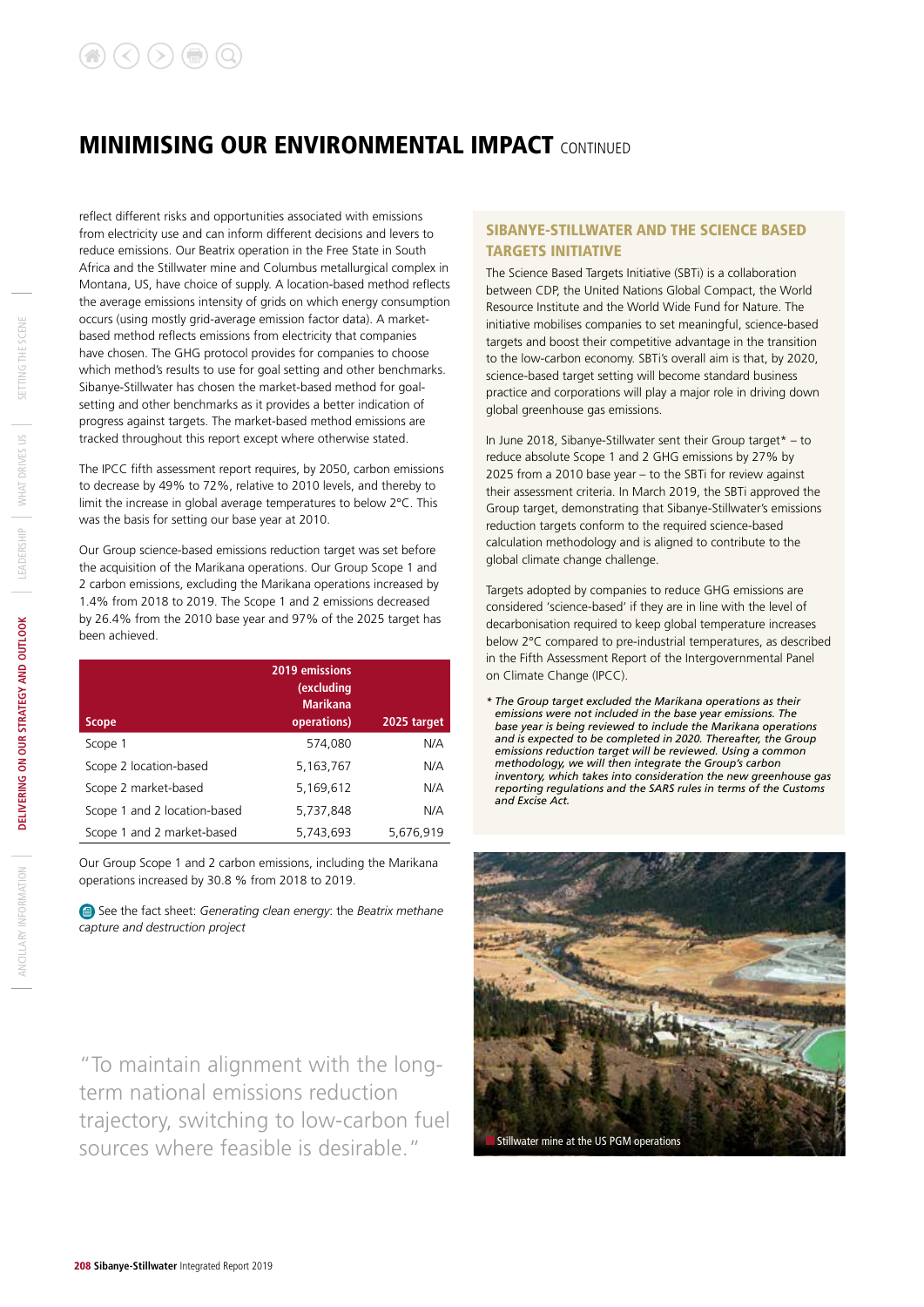#### **SA operations**

South Africa's carbon tax legislation came into effect on 1 June 2019. While certain aspects of the carbon tax remain uncertain, the direct financial implications of the carbon tax for Sibanye-Stillwater, in today's terms, at the 2019 carbon footprint and at the basic rate of R120 per tonne of  $CO<sub>2</sub>e$ , would be approximately R3.3 million per annum for the period 1 June 2019 to 31 December 2019 (or R6 million annualised) on the basis that electricity (i.e. Scope 2 emissions) is excluded . In other words, Sibanye-Stillwater's final liability will be affected by the finalisation of the greenhouse gas reporting regulations and the extent to which it is able to make use of the full suite of allowances that are built into the carbon tax design. The first payment of the carbon tax is due by 30 July 2020. The carbon tax rate increases by CPI plus 2% annually until the end of 2022, and thereafter the tax liabilities will be adjusted and are expected to increase exponentially in the second phase (2023 onwards) through the inclusion of electricity in the tax net and the reduction and potential complete scrapping of the tax-free thresholds.

Early in 2019, Sibanye-Stillwater conducted a climate change scenario analysis, prompted by the Task Force on Climate-related Financial Disclosures (TCFD)'s recommendations. The TCFD is an industry-led task force established by the Financial Stability Board to develop consistent, voluntary climate-related financial risk disclosures for stakeholders. The analysis identified water as well as both the supply and the cost of electricity as a risk. See further details on Water Conservation and Water Demand Management (WCWDM) plan on **O** page 214 and the energy efficiency section on **O** page 212.

Flowing from the scenario analysis, a low carbon transition plan was developed, and which includes, amongst others, several initiatives aimed at reducing electricity consumption by approximately 2% per annum.

The SA operations' year-on-year annual average, Scope 1 and Scope 2  $CO<sub>2</sub>e$  emissions, excluding the Marikana operations, declined by 3.5% (2018: 3.9%) at the end of 2019 to 5,492,687 tCO<sub>2</sub>e from the 2010 base year emissions of 6,539 971 tCO<sub>2</sub>e, exceeding our yearon-year target of 2.1%. The Beatrix methane project in the Free State province continued to reduce Scope 1 and 2 emissions. The project entails the removal of methane from the Beatrix South underground sealed-off section to surface. This methane was routed to electricity generators and a backup flare. Approximately 3,747 MWh of electricity was generated. The backup flare combusted any methane that was not consumed by the electricity generators. Through flaring, the methane is transformed into carbon dioxide and thereby reduces the greenhouse gas effect. The Beatrix methane project also generated carbon credits during the first crediting period from 2011 to June 2018. During 2019, the second batch of 53,956 carbon credits was verified and issued by the UNFCCC. The verification of the third and final batch of carbon credits from this project is underway.

The appointment of energy service companies to assist with energy optimisation initiatives (optimisation of compressed air and water refrigeration circuits) has been instrumental in the continuous reduction of our carbon footprint and therefore the potential carbon

tax payable. Scope 2 emissions (purchased electricity), excluding the Marikana operations, decreased by 0.6% from 5,002,404 tCO<sub>2</sub>e to 4,972,750 tCO<sub>2</sub>e, primarily due to the implementation of energy efficiency initiatives. Reducing electricity consumption would, by extension, reduce our carbon emissions, and feed into our sciencebased target  $\bigodot$  (see box on page 208).

To maintain alignment with the long-term national emissions reduction trajectory, switching to low-carbon fuel sources where feasible is desirable. The first 50MW unit of the planned solar photovoltaic plant, proposed to be constructed in the West Rand near the gold operations, is expected to reduce carbon emissions by 129,858 tCO<sub>2</sub>e per annum.  $\bullet$  See page 212 for details.

The SA operations Scope 1 and 2 emissions, inclusive of the Marikana operations increased by 29.6% year on year from 5,525,134 tCO<sub>2</sub>e to 7,162,778tCO<sub>2</sub>e. Our base year emissions will be restated in 2020 to incorporate the Marikana operations and following this our emissions reduction target will be reviewed and reset.

#### **US PGM operations**

Annual average Scope 1 and Scope 2 carbon emission levels increased by 74% (2018: decreased 5.0%) in 2019 to 245 tCO<sub>2</sub>e. Scope 1 emissions (direct fuel use) increased by 17% due to higher consumption of diesel for transportation and explosives usage related to the Blitz expansion project. Scope 2 emissions (purchased electricity) increased by 101% due a change in the supply of electricity being a combination between renewable and non-renewable.

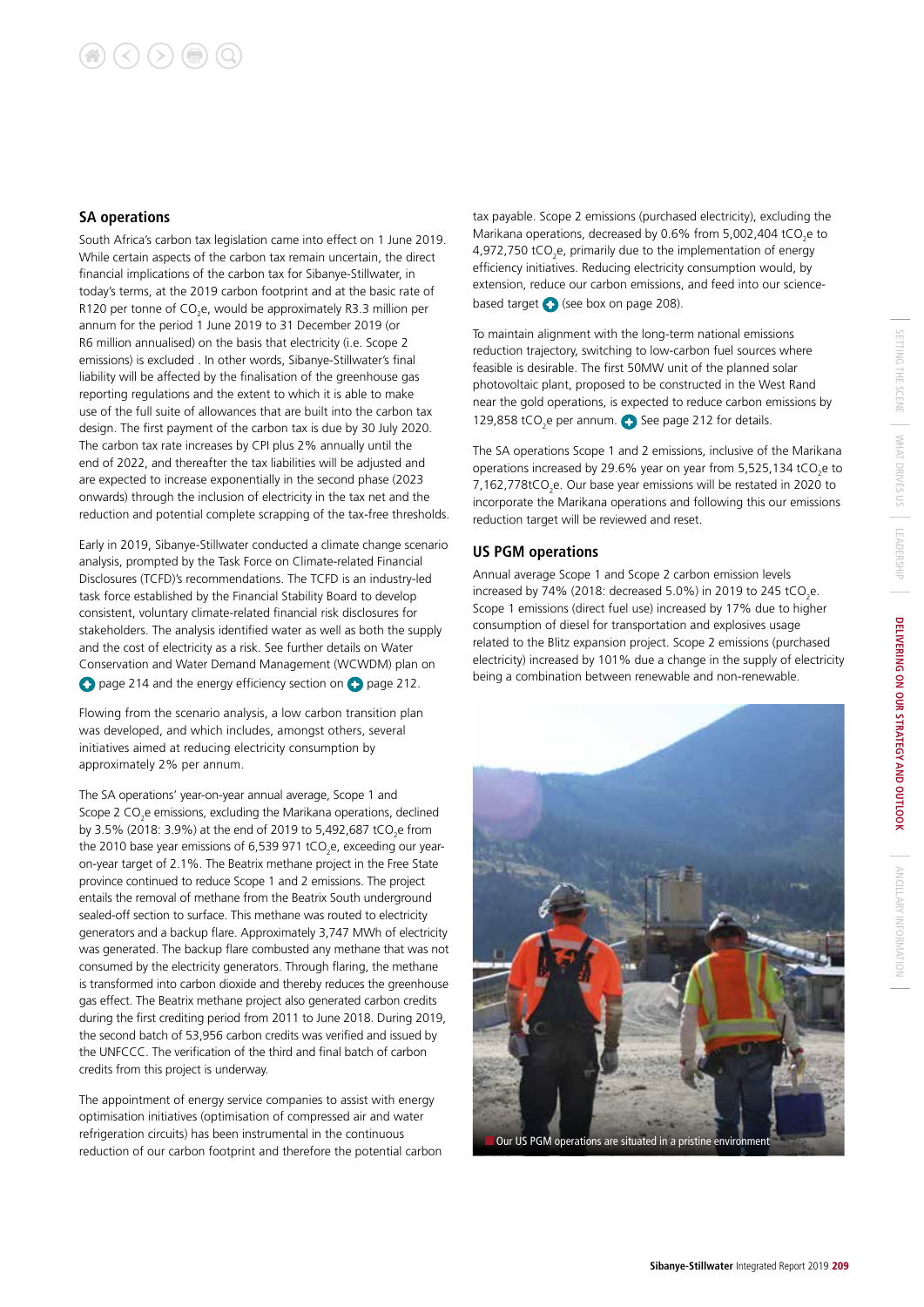#### Total CO<sub>2</sub>e emissions: Scope 1, 2 and 3 (000t CO<sub>2</sub>e)

|                                                                     |                                                          |             |                   |                                                 |              | 2018        |                                                    |       |              | 2017        |             |       |  |
|---------------------------------------------------------------------|----------------------------------------------------------|-------------|-------------------|-------------------------------------------------|--------------|-------------|----------------------------------------------------|-------|--------------|-------------|-------------|-------|--|
|                                                                     | <b>US</b><br>operations<br><b>SA operations</b><br>Group |             | Group             | <b>US</b><br>operations<br><b>SA operations</b> |              |             | 1US<br>operations<br>Group<br><b>SA operations</b> |       |              |             |             |       |  |
|                                                                     | <b>Total</b>                                             | <b>PGMs</b> | PGMs <sup>2</sup> | Gold                                            | <b>Total</b> | <b>PGMs</b> | <b>PGMs</b>                                        | Gold  | <b>Total</b> | <b>PGMs</b> | <b>PGMs</b> | Gold  |  |
| Scope 1 (excluding fugitive<br>mine methane)                        | 323                                                      | 54          | 164               | 104                                             | 203          | 46          | 44                                                 | 113   | 196          | 32          | 43          | 121   |  |
| Scope 1 (fugitive mine<br>methane)                                  | 366                                                      | na          | $\bf{0}$          | 366                                             | 366          | na          | na                                                 | 366   | 565          | na          | na          | 565   |  |
| Scope 2 location-based                                              | 6,719                                                    | 191         | 2,984             | 3,544                                           | 5,097        | 95          | 1,398                                              | 3,604 | 5,837        | 183         | 1,573       | 4,081 |  |
| Scope 2 market-based <sup>2</sup>                                   | 6,725                                                    | 197         | 2,984             | 3,544                                           | 5,097        | 95          | 1,398                                              | 3,604 | 5,837        | 183         | 1,573       | 4,081 |  |
| Scope $33$                                                          | 1,597                                                    | 211         | 953               | 433                                             | 2,157        | 569         | 995                                                | 593   | 2,539        | 544         | 980         | 1,016 |  |
| CO <sub>2</sub> e intensity (per tonne<br>milled) for scope 1 and 2 | 0.16                                                     | 0.18        | 0.10              | 0.27                                            | 0.14         | 0.11        | 0.07                                               | 0.24  | 0.13         | 0.01        | 0.06        | 0.25  |  |

*1 January to December 2017 in accordance with World Resources Institute (WRI) Greenhouse Gas Protocol*

<sup>2</sup> Scope 1 and 2 emissions include fugitive mine methane. The fugitive mine methane emissions for 2019 amounted to 366 037t CO2e. We have chosen *to report our Scope 1 and Scope 2 emissions separately from our Scope 3 emissions as Scope 1 and Scope 2 emissions are under our direct control*  while Scope 3 emissions represent the effect of our business activities across the supply chain. Although it is not a mandatory Intergovernmental *Panel on Climate Change reporting category, we are also reporting our fugitive mine methane emissions in the Free State province of South Africa in line with the transparency principle of the ISO greenhouse gas quantification standard. Though the base year and prior year emissions has as yet not been restated to include the Marikana operations, as a first step, towards meeting the recommendations of the World Resources Institute, greenhouse gas protocol, A corporate accounting and reporting standard, revised edition, the scope 1 and 2 emissions and scope 3 emissions include the emissions from the Marikana operations for the 2019 calendar year. The Marikana operations were acquired in June 2019 and the full integration and alignment is still underway. For years prior to 2019, the location-based scope 2 emissions were used as a proxy for the market-based emissions in accordance with the WRI GHG Protocol* 

<sup>3</sup> Scope 3 emissions decreased in 2019 as compared to 2018, as a result of operational downscaling (2, 6, 7 shafts at Driefontein and Beatrix 1 shaft and *1 gold plant) which led to lower levels of commodities being used, improvement in the emission factor for refining and smelting and the decrease of the Eskom electricity transmission and distribution loss emission factor for the SA operations from 0.0567 to 0.02.*

*For Scope 3 emissions from the US operations, in the absence of a site-specific or US country-specific emission factor, the South African-specific emission factor is used for the Stillwater operations as the bulk of Sibanye-Stillwater's emissions emanate from the SA operations. The US operations continue to refine the processes for the reporting of information for the Scope 3 categories.*

*The following Scope 3 categories are not included:*

- *Capital goods, fuel- and energy-related emissions not included in Scope 1 or Scope 2: emissions associated with extraction, production and transportation, waste generated in operations, downstream transportation and distribution, end-of-life treatment of sold products, and downstream leased assets from Marikana operations were not historically tracked and are excluded. These categories will be phased-in over the next few years*
- *Upstream leased assets: no significant upstream leased assets have been identified*
- *Use of sold products: emissions associated with use of products sold are deemed insignificant as only processing and end-of-life treatment of products sold are expected to have significant associated emissions*
- *Franchises: Sibanye-Stillwater does not have franchises*
- *The following Scope 3 categories are included:*
- *Purchased goods and services: CO2 e emissions associated with extraction and production*
- **Capital goods: CO<sub>2</sub>e emissions associated with production of purchased company-owned vehicles**
- *Fuel- and energy-related emissions not included in Scope 1 or Scope 2: emissions associated with extraction, production and transportation of diesel, petrol, liquid petroleum gas, coal, blasting agents, oxyacetylene and grid electricity*
- *Upstream transportation and distribution: CO2 e emissions associated with transportation and distribution of purchased commodities*
- **•** Waste generated in operations: CO<sub>2</sub>e emissions associated with disposal and treatment of Sibanye-Stillwater's solid waste and waste water in *facilities owned or operated by third parties (such as municipal landfills and waste water treatment facilities)*
- *Business travel: CO2 e emissions associated with employees work-related travel for the SA operations*
- *Employee commuting: CO2 e emissions associated with transportation of Sibanye-Stillwater's employees between homes and work sites*
- Downstream transportation and distribution: CO<sub>2</sub>e emissions associated transportation of products from Sibanye-Stillwater sites
- **•** Use of sold products: CO<sub>2</sub>e emissions associated with the use of products
- *End-of-life treatment of sold products: CO2 e emissions associated with smelting to repurpose products*
- $\bullet$  Downstream leased assets: CO<sub>2</sub>e emissions associated with the leasing of houses where emissions are generated from electricity use at the SA *operations*
- *Investments: CO2 e emissions from investments*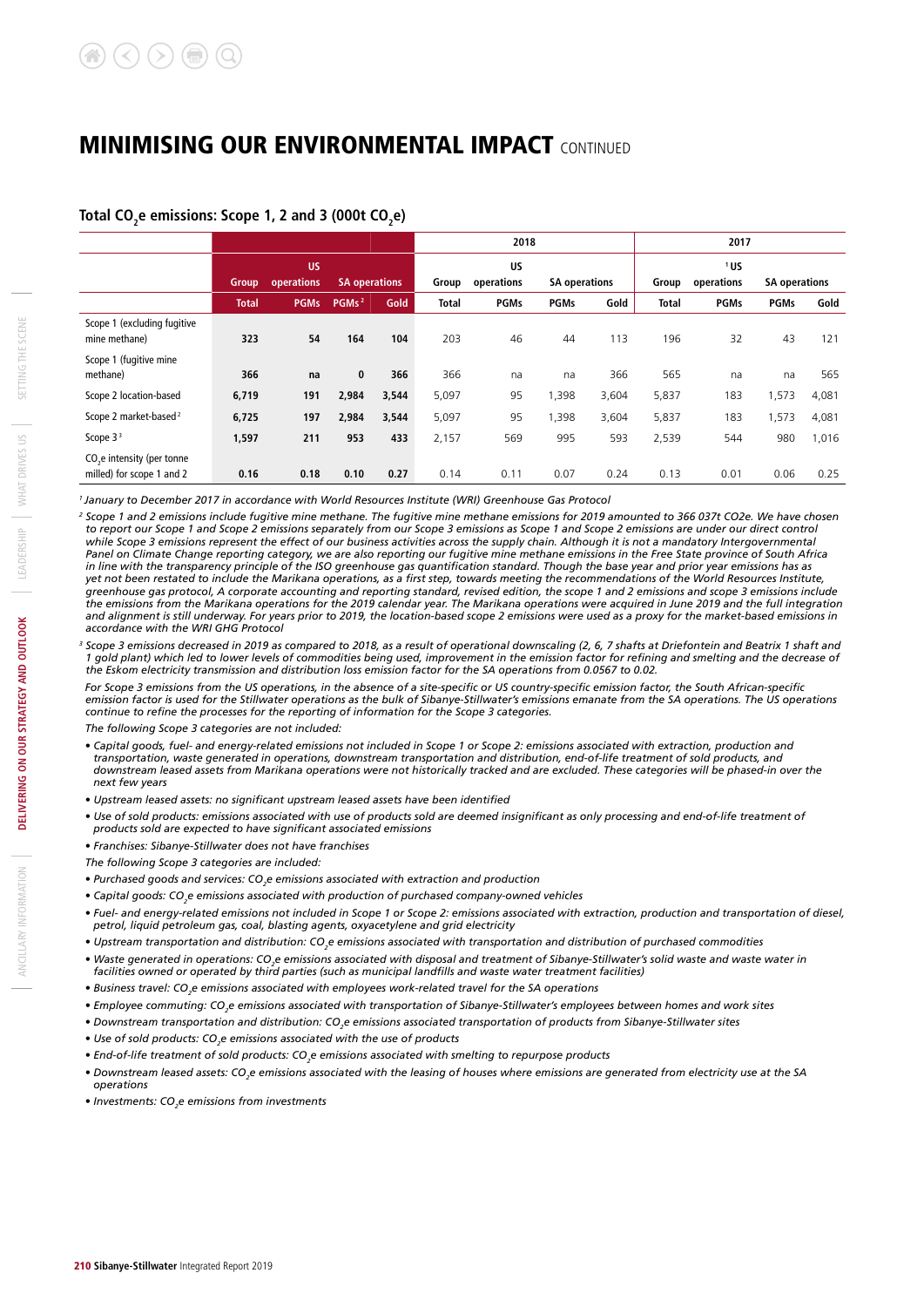#### AIR QUALITY MANAGEMENT

#### **SA operations**

The procedure for air quality management monitoring and reporting is currently in the process of being reviewed to integrate the recently acquired Marikana operations.

Atmospheric emissions licences are in place at all operations where they are required including Beatrix, Burnstone, Cooke, Driefontein, Kloof, and the Marikana operations. Operations have a range of installed abatement technologies to assist with emissions management and abatement – these include but are not limited to electrostatic precipitators; variable throat scrubbers and sulphur fixation plants. All operations submitted annual reports for licensed activities to DEFF's National Atmospheric Emissions Inventory System online portal in March 2019.

At the SA gold operations, external audits on AELs commenced during Q4 2019 and the reports are expected to be finalised by the end of Q1 2020.

Several of the airsheds within which we operate and have mining operations in (e.g. the Waterberg-Bojanala area of North-West and the Highveld Priority Area in the Gert Sibande District Municipality) have been declared 'priority areas' which, in terms of the National Environmental Management: Air Quality Act (NEM: AQA) is believed to be an area where the ambient air quality standards are being, or may be, exceeded in the area and where air quality is perceived to be generally poor and/or deteriorating. Our Burnstone operation and the PMR are located in the declared Highveld Priority Areas. During 2019, Sibanye-Stillwater continued our active participation in the Highveld Priority Area and the Bojanala Implementation Task Team meetings. Following the acquisition of the Marikana operations, the smelter, BMR, PMR and assay laboratory have been added to the scope of air quality management in terms of point source emissions. The key challenges in terms of compliance to the 2020 minimum emission standards (and 2020 AEL limits) lie at the PMR in terms of particulate matter emissions from the main stack, in spite of the various scrubbing circuits in place to remove the key pollutants. A project has been initiated to upgrade the ignition scrubber and install a cloud chamber to reduce particulate matter levels to below the 2020 limits. The smelter and base metals refinery have implemented a number of projects to reduce emissions to below the 2020 limits ahead of the 1 April 2020 deadline, including upgrading and tweaking of existing scrubber and electrostatic precipitator pollution control equipment, as well as the tie-in of the selenium and tellurium removal stack at the base metals refinery into the smelter's  $\text{SO}_2$  scrubbing circuit. In addition to this, a fugitive emissions reduction management plan has actively been implemented at the smelter to reduce our ground level concentrations of  $SO_{2}$ , resulting in a significant reduction in ground level concentrations of SO<sub>2</sub>. Our strategy and emissions reduction management plans speak to the staggered implementation of these projects over the years to ensure compliance is achieved and maintained.

The Inspectorate from the Gert Sibande District Municipality carried out a compliance inspection of the Burnstone operation in May 2019 and no non conformities were raised.

Dust remains a challenge and a continual focus area. Dustfall regulations require areas to be classified as residential or nonresidential in accordance with the local town-planning scheme. Dustfall levels are compared with the limits stipulated in the dustfall regulations, and together with exceedances, reported to the authorities (district municipalities as legislated competent authorities together with action plans).

At our SA PGM operations dust management was prioritised as part of our 2017 Environmental Remediation Plan. In 2018 a five-year dust mitigation plan was developed. The plan called for several detailed specialist studies including shear modelling, dust dispersion modelling and dust bucket placement. These studies have since been concluded with the draft reports received in December 2019. Monthly dust deposition monitoring is conducted by external third parties. Current dust control and dust mitigation measures implemented include the use of netting, canon spraying and planting of tamarisk. The Marikana operations implemented chemical dust suppression on Western Platinum tailings dams 3, 4 and 5 and installed canon sprayers on Eastern Platinum tailings dam 1, where re-mining is taking place. Theft of the irrigation pipelines on the facilities continues to be an ongoing challenge.

#### **Nitrogen oxide and sulphur dioxide emissions (tonnes)**

|                                                  | 12019 | 2018  | 2017  |
|--------------------------------------------------|-------|-------|-------|
| Nitrogen oxides (NO)                             |       |       |       |
| SA operations <sup>2</sup>                       | 1,472 | 1,119 | 1,126 |
| SA PGM operations                                | 1,184 | 662   | 667   |
| SA gold operations                               | 288   | 457   | 459   |
| US operations                                    | 221   | 112   | 105   |
| Group                                            | 1,693 | 1,231 | 1,231 |
| Sulphur dioxides <sup>3</sup> (SO <sub>2</sub> ) |       |       |       |
| SA operations                                    | 1,889 | n/a   | n/a   |
| SA PGM operations                                | 1,889 | n/a   | n/a   |
| SA gold operations                               | n/a   | n/a   | n/a   |
| US operations                                    | 4     | 4     | 6     |
| Group                                            | 1.893 | 4     | 6     |

*1 Marikana operations included from 01 June to 31 December 2019*

*<sup>2</sup> Nitrogen oxide emissions for SA are derived by the multiplication of fuels (diesel, petrol, liquid petroleum gas, coal, helicopter fuel and paraffin) by the corresponding emission factors.* 

*3 Sulphur dioxide emissions are from the Marikana PGM smelters and quantified through a combination of stack measurements and mass balance*

The US operations also include SO<sub>2</sub> emissions from the Columbus *Metallurgical Complex*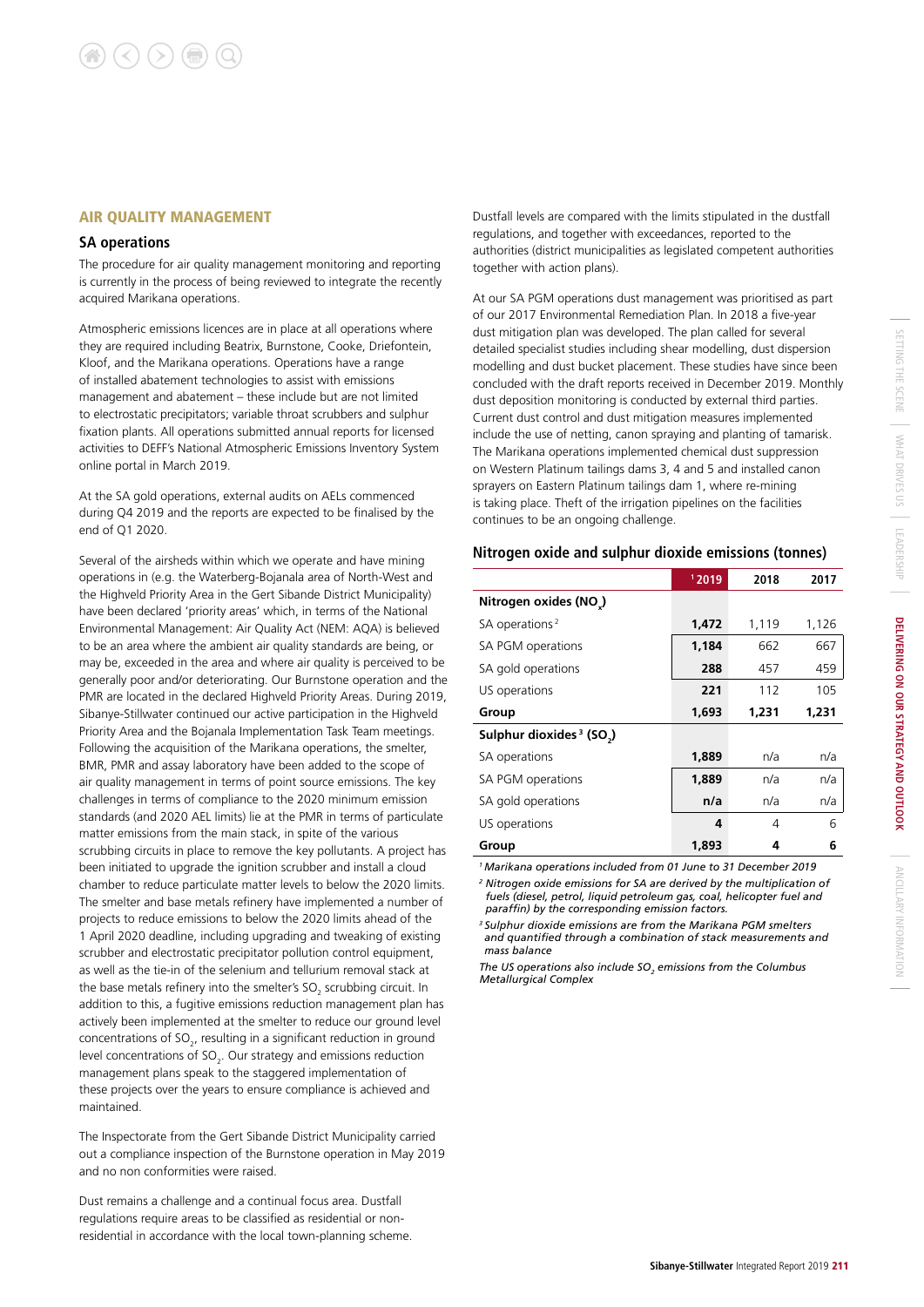#### **US operations**

We continue to leverage technology to reduce air emissions to levels well below state and federal limits. Air quality at our US operations is mainly affected by sulphur dioxide  $(SO_2)$  at our processing facilities. Gases released from smelting operations are routed through a stateof-the-art, dual alkaline, gas/liquid scrubbing system, which removes approximately 99.8% of SO<sub>2</sub>. During the year, four tonnes of SO<sub>2</sub> were released, amounting to 4.7% of our permitted limit. Monthly discharge rates have been routinely less than 5% of annual permitted levels.

#### ENERGY EFFICIENCY

#### **SA operations**

To counter the prospects of rising electricity costs and the impact of attracting a carbon tax liability in South Africa, management continues to pursue energy efficiency opportunities at our SA gold and PGM operations in order to limit or reduce the impact on our cost base  $\bigodot$  (See page 210 for details of our CO<sub>2</sub>e emissions). Our energy management strategy focuses on holistic energy efficiency using digital applications, such as digital twinning, and the application of new technologies; as well as ongoing improvements in the use of compressed air, pumping, ventilation and refrigeration and the optimisation of our footprint. This differs to the traditional approach of pursuing and implementing standalone efficiency projects.

In 2019, the SA gold operations consumed a total of 3.42TWh of electricity – a 9.8% reduction from the 2018 consumption of 3.79TWh, largely as a result of energy efficiency improvements, the strike, the care and maintenance of four shafts and Eskom interruptions. Successfully implemented interventions enabled a 0.11TWh (3.1%) reduction in consumption and saved R171 million (2018: R179 million) in electricity expenditure.

2019 electricity consumption for the SA PGM operations increased to 2.23TWh (2018: 1.48TWh) with the inclusion of the Marikana operations. Active intervention, through the implementation of the energy management strategy, enabled the Kroondal, Rustenburg and Marikana operations to collectively achieved a 0.04TWh reduction in consumption and saved R38 million in electricity expenditure.

In terms of NRS048-9, in the event that Eskom cannot supply national electricity demand and initiates a system emergency, the operations are issued a 'load curtailment' instruction several hours in advance, requiring electricity consumption reduction of 10% (Stages 1 to 2), 15% (Stage 3) or 20% (stage 4), depending on the severity of the event. In response to the 28 load curtailment events experienced through Q1 2019 to Q4 2019, the operations managed to meet our obligations while minimising production losses, through the likes of revised pumping schedules at the D10 and K10 shafts. Further, optimised response plans have been put in place to minimise impact and risks associated with any potential future load curtailment events.

As part of the medium- to long-term energy management strategy, Sibanye-Stillwater is still pursuing the first 50MW phase of its 150MW solar photovoltaic project to be built on a site strategically placed between the Driefontein and Kloof mining complexes on the West Rand. The project, originally envisioned in 2014, represents a partial solution to securing alternative electricity supply and enables the power generated to be injected directly into the mine's electrical reticulation while reducing our overall electricity expenditure and

carbon footprint. Hamstrung by regulatory constraints, the project has stalled over the last two years. Sibanye-Stillwater is however encouraged by Government's recent public announcements that the red tape and bureaucracy that has inhibited such projects will be removed, allowing the private sector to aid in relieving the national power supply deficit. The project team is now actively working with government to remove the regulatory barriers and, subject to the required reforms, the project will be progressed through to financial close in 2020.

In parallel, management continues to participate in several forums with the aim of advocating for affordable electricity, resolving the operational and financial woes faced by Eskom and guiding the structural reform of the electricity supply industry, ultimately to ensure the sustainability of our operations and global competitiveness. These forums have included engagement with stakeholders such as Eskom, government, the National Energy Regulator of South Africa, the Energy Intensive User Group and the Minerals Council South Africa.

#### **US PGM operations**

Electricity procurement at the US PGM operations follows two distinct schemes due to nuances in Montana's electricity regulation laws. The Stillwater mine and Columbus Metallurgical Complex can purchase power on the wholesale market as a 'choice' customer. The East Boulder mine is required to procure power from a local rural electricity co-operative. In July 2018, the Stillwater mine and Columbus Metallurgical Complex signed a new contract to purchase power from a local Native American tribe.

The US operations have been actively engaged in LED lighting changes, implementing as needed, secondary ventilation, testing battery-powered equipment, identifying and repairing air and water leaks, employing variable-frequency drives to control pump motors, reducing peak-energy demand, and using soft-starts on all large stationary equipment. In 2019, the US upgraded an HVAC system with significant kW hours per year savings, as well as replaced hundreds of fluorescent and metal halide light fixtures with LED fixtures. These projects are done in partnership with utility providers under the University System Benefits (USB) programme. The Montana legislature created this programme after Montana deregulated its electric industry in the late 1990s. At the time, the utilities that were deregulated were undertaking energy efficiency projects that the legislature deemed beneficial. Such projects are funded with a surcharge on utility bills. Under electric USB legislation, utilities serving large customers such as the Stillwater Mine and the Metallurgical Complex, reimburse USB charges for internal energy efficiency projects. The US operations have worked closely with its electricity supplier on these energy efficiency projects through the USB programme since its inception.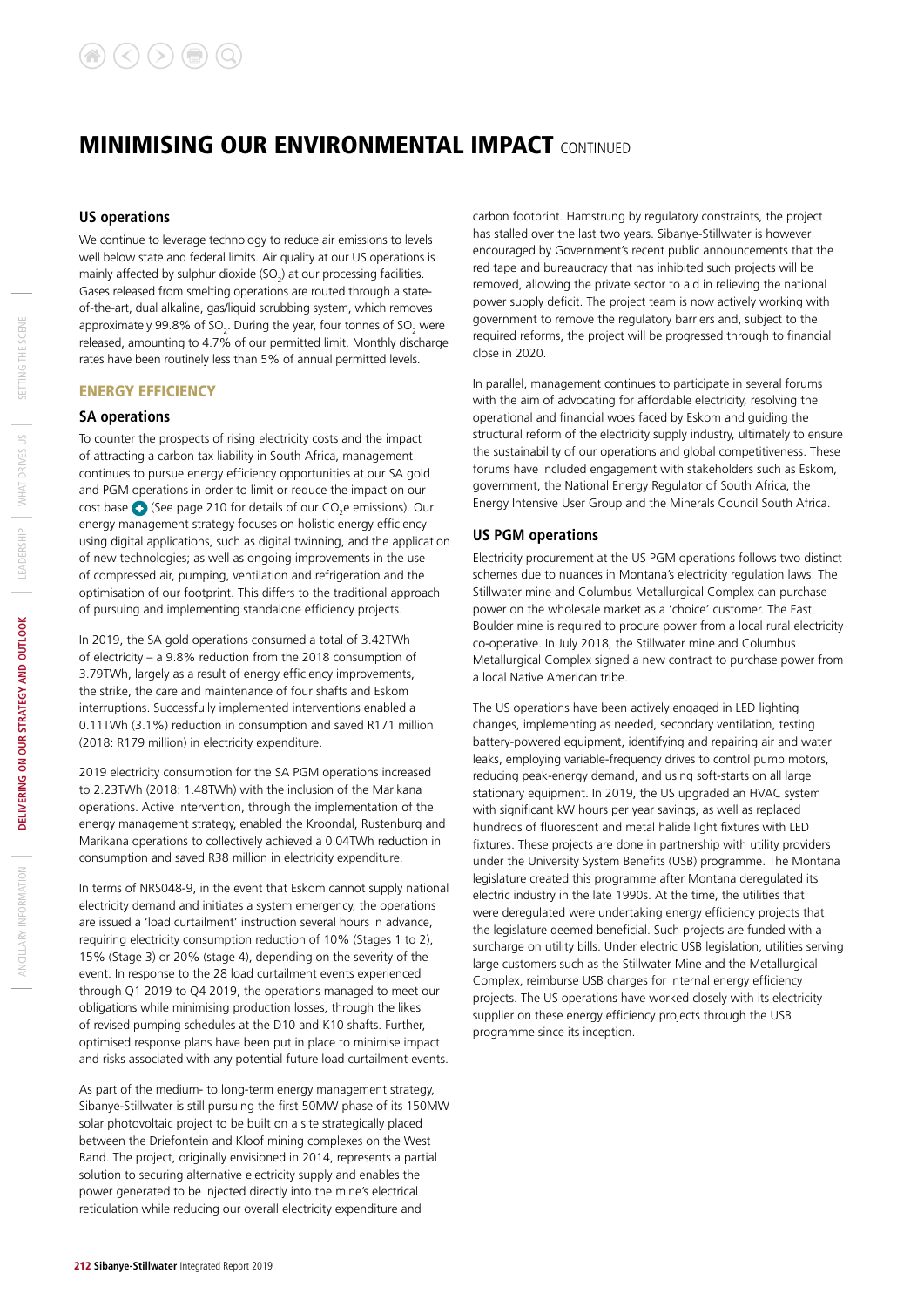#### **Electricity consumption (TWh)**

|                         | 2019  | 2018       | 2017  |
|-------------------------|-------|------------|-------|
| <b>SA operations</b>    | 5.65  | 5.28       | 55.74 |
| Gold                    | 13.41 | 13.79      | 54.14 |
| Beatrix                 | 0.49  | 0.57       | 0.63  |
| Cooke                   | 0.39  | 0.43       | 0.54  |
| Driefontein             | 1.14  | 1.38       | 1.50  |
| Kloof                   | 1.37  | 1.39       | 1.47  |
| <b>PGMs</b>             | 42.22 | $4,5$ 1.48 | 1.60  |
| Kroondal                | 0.30  | 0.30       | 0.36  |
| Rustenburg              | 1.06  | 1.18       | 1.24  |
| Marikana                | 0.85  | 6n/a       | 6n/a  |
| <b>US operations</b>    | 50.35 | 0.32       | 20.72 |
| Stillwater <sup>3</sup> | 0.26  | 0.24       | 20.19 |
| East Boulder            | 0.08  | 0.08       | 20.53 |
| Group                   | 5.98  | 55.57      | 56.46 |

*1 Includes Burnstone's consumption of 0.02TWh*

*2 May to December 2017*

*3 Includes the Columbus Metallurgical Complex*

*4 Includes Marikana ex Aquarius*

*5 Restated due to totalling errors*

*6 Marikana operation only acquired from June 2019*

#### **Energy intensity (GJ/tonne milled)**

|                         | <sup>3</sup> 2019 | 2018 | 2017  |
|-------------------------|-------------------|------|-------|
| <b>SA operations</b>    | 0.53              | 0.52 | 0.60  |
| Gold                    | 0.85              | 0.81 | 0.79  |
| Beatrix                 | 0.88              | 0.72 | 0.78  |
| Cooke                   | 0.33              | 0.38 | 0.53  |
| Driefontein             | 4.60              | 1.61 | 0.91  |
| Kloof                   | 0.68              | 0.73 | 0.94  |
| <b>PGMs</b>             | 0.34              | 0.28 | 0.22  |
| Kroondal                | 0.17              | 0.17 | 0.21  |
| Rustenburg              | 0.36              | 0.34 | 0.22  |
| Marikana                | 0.51              | n/a  | n/a   |
| <b>US operations</b>    | 1.41              | 1.34 | 10.95 |
| Stillwater <sup>2</sup> | 1.94              | 1.89 | 11.40 |
| East Boulder            | 0.70              | 0.67 | 10.49 |
| Group                   | 0.56              | 0.55 | 0.69  |

*1 May to December 2017*

*2 Includes the Columbus Metallurgical Complex*

*3 Includes Marikana operations from 01 June to 31 December*

*The energy intensity factor takes into consideration purchased electricity and direct fuels used, which includes petrol, diesel, aviation fuel, liquid petroleum gas, acetylene, coal, paraffin, propane, natural gas, heavy fuel oil and methane.*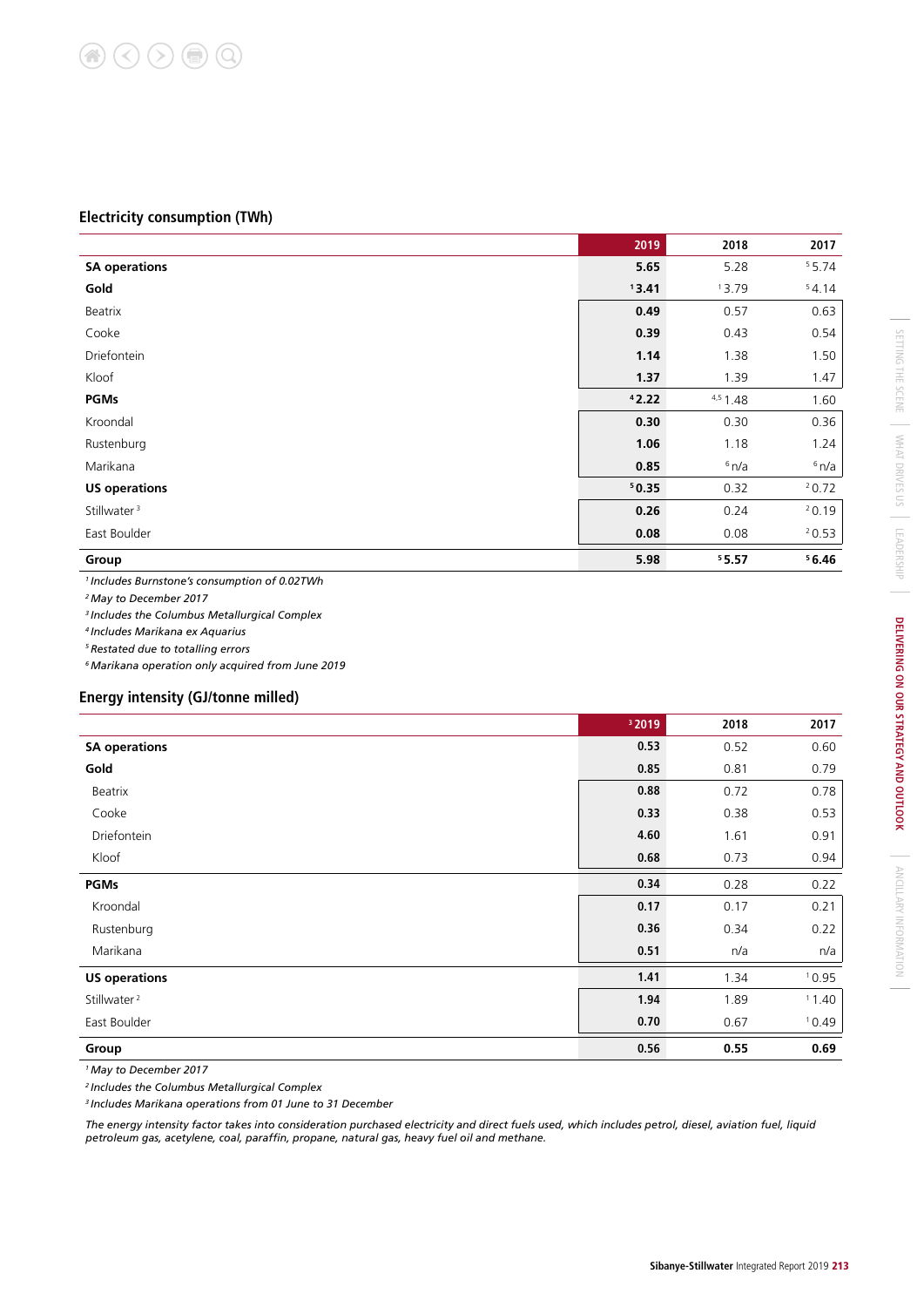#### WATER USE MANAGEMENT

Sibanye-Stillwater applies an integrated approach to the management of our water footprint and water systems infrastructure. Efficient water use is vital to ensure preservation and sustainability of the resource for the benefit of all stakeholders and an objective we are committed to. We aim to achieve this by minimising our use of water with a high socio-environmental value and utilising water with a low socio-environmental value.

Our water conservation and water demand management (WCWDM) plan outlines the key initiatives driving continuous water footprint management improvement. The plan consists of the following components:

• Potable water (clean water that is suitable for human consumption and may be used within mine processes) independence – improving security of supply and minimising our impact on external water resources using alternative available ground water sources and rainwater harvesting, thereby reducing reliance on purchased water sources (high socio-environmental);

- Reduce water loss through:
	- creating water footprint visibility through the implementation of effective real time metering (i.e Zednet), water balance management reporting, proactive leak detection and immediate repair initiatives
	- minimising losses of water through evaporation and seepage by optimising the density of tailings deposition and recovering and recycling of water at our tailing facilities
	- optimising water use efficiency by tracking and managing water use efficiency KPIs for all consumers
- Water quality management comprehensive water quality monitoring programmes, minimising pollution of the resource through separation of clean and impacted water streams, recycling of impacted streams, treatment where required

#### **Group water use summary**

|                                                           |              |                         | 2019                 |                   |                |                         |                      | 2018               |                   |         |                               | 2017        |                      |         |
|-----------------------------------------------------------|--------------|-------------------------|----------------------|-------------------|----------------|-------------------------|----------------------|--------------------|-------------------|---------|-------------------------------|-------------|----------------------|---------|
|                                                           | <b>Group</b> | <b>US</b><br>operations | <b>SA operations</b> |                   | Group          | <b>US</b><br>operations | <b>SA operations</b> |                    |                   | Group   | US<br>operations <sup>1</sup> |             | <b>SA operations</b> |         |
|                                                           | <b>Total</b> |                         | <b>Total</b>         | PGMs <sup>9</sup> | Gold           | Total <sup>8</sup>      |                      | Total <sup>8</sup> | PGMs <sup>8</sup> | Gold    | <b>Total</b>                  | <b>PGMs</b> | <b>PGMs</b>          | Gold    |
| Total water<br>withdrawn <sup>2</sup> (ML)                | 123,925      |                         | 3,590 120,335        |                   | 19,486 100,849 | 124,796                 | 4,073                | 120,723            | 14,944            | 105,779 | 125,800                       | 2,447       | 14,496               | 108,857 |
| Water discharged <sup>3</sup><br>(ML)                     | 75,299       | 4,029                   | 71,270               | 152               | 71,118         | 70,791                  | 3,580                | 67,211             | 0                 | 67,211  | 70,586                        | 1,714       | 0                    | 68,872  |
| Water used 4 (ML)                                         | 50,014       | 949                     | 49,065               | 19,334            | 29,731         | 54,725                  | 1,213                | 53,512             | 14,944            | 38,568  | 55,213                        | 733         | 14,496               | 39,984  |
| Total water<br>purchased <sup>5</sup> (ML)                | 21,941       | 147                     | 21,794               | 13,059            | 8,735          | 20,278                  | 120.66               | 20,157             | 9,029             | 11,128  | 21,036                        | 94          | 9,040                | 11,902  |
| Water purchased<br>from water services<br>authorities (%) | 44           | 16                      | 44                   | 68                | 29             | 37                      | 10                   | 38                 | 60                | 29      | 38                            | 13          | 62                   | 30      |
| Volumes treated <sup>6</sup><br>(Mt)                      | 42.88        | 1.51                    | 41.37                | 26.30             | 15.08          | 41.37                   | 3.5                  | 37.87              | 20.57             | 17.30   | 41.83                         | 1.9         | 20.90                | 19.03   |
| Intensity <sup>7</sup> (kL/tonne<br>treated)              | 1.17         | 70.63                   | 1.19                 | 0.74              | 1.97           | 1.32                    | 70.35                | 1.41               | 0.73              | 2.23    | 1.32                          | 0.39        | 0.69                 | 2.10    |

*1 For eight months from May to December 2017* 

*2 Total water withdrawn: water abstracted from groundwater sources and total purchased*

<sup>3</sup> Water discharged into environment at licensed discharge points (see incident management on page 222)

*4 Water used: total withdrawn minus water discharged*

*5 Total water purchased: potable water purchased and waste water purchased at the Rustenburg operation*

*6 Volumes treated: dry tonnes processed in Sibanye-Stillwater metallurgical plants and concentrators*

<sup>7</sup> Intensity: water used/tonne (Volume) treated. For 2018, the intensity levels for the US operations were calculated using water tonnes treated, not *mining tonnes treated*

*8 SA PGM figures restated for 2018 after the Kroondal Pits water abstracted was recalibrated.*

*9 Marikana from June to December 2019 included*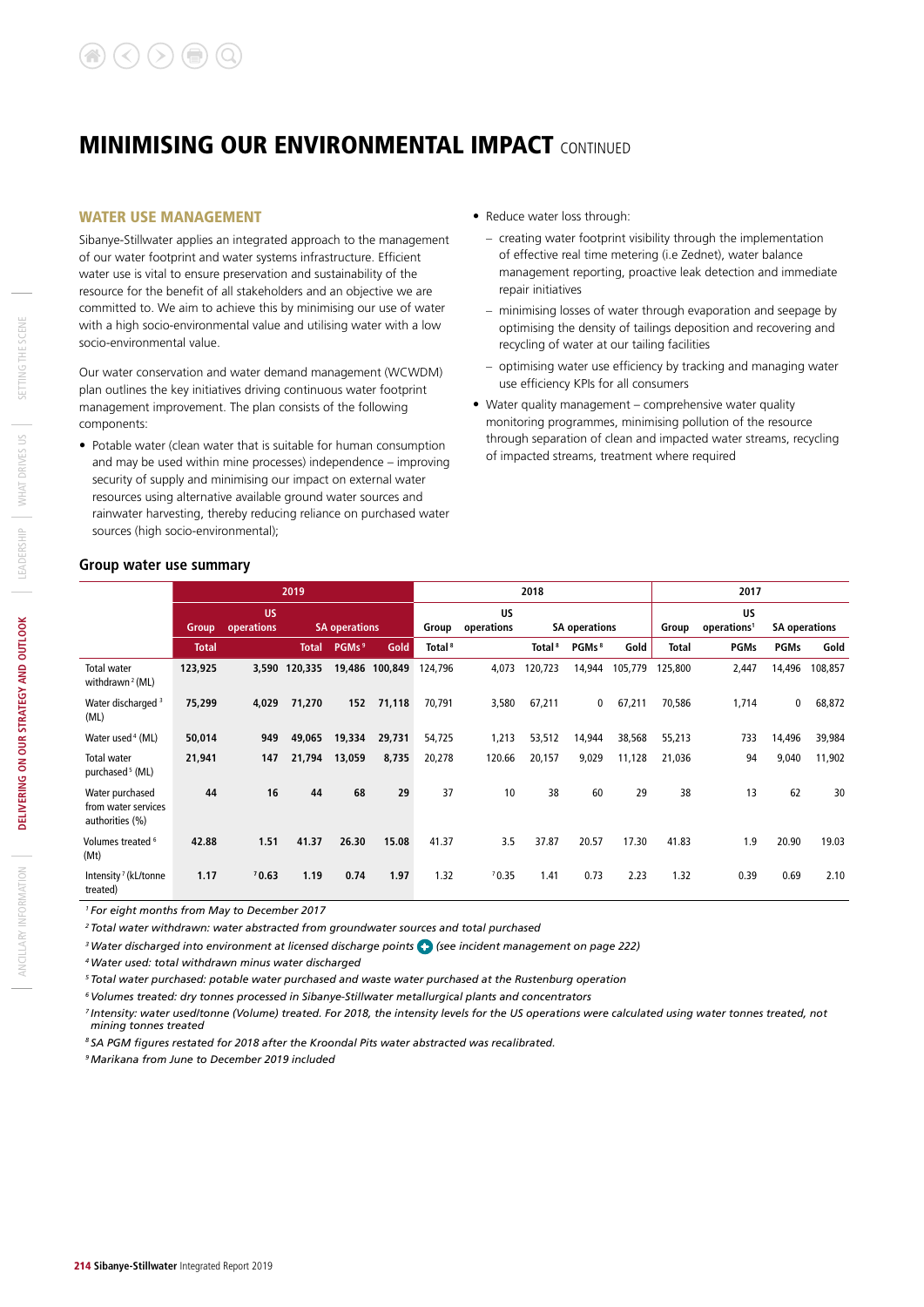#### **Driving water independence**

The focus of the SA operations is to drive independence from external water suppliers and simultaneously improve security of supply through the identification and licensing of other available sources. Our dependency on municipal water and external suppliers (e.g. Rand Water Board, Sedibeng Water Board, Rustenburg Water Service Trust) is 44% of our total water usage across the SA operations. Reducing our water footprint and dependency on external suppliers not only enables high value socio-environmental water security for local communities and towns, but also provides substantial opportunity to reduce costs.

One of the major opportunities to reduce our dependence on external water suppliers is to treat a portion of the approximately 200ML/day excess water at our SA gold operations to potable water standards and replace the current demand of approximately 25ML/day. Sibanye-Stillwater currently operates several water treatment facilities across the footprint. A project to install a 4ML/day facility as part of a phased approach at our Kloof operation is expected to be rolled out in 2020.

Municipal water independence at our SA PGM operations is critical. The PGM operations are located in and around Rustenburg, a city in a dry, water-constrained region of the North West Province, the region with the fastest growing population in South Africa. Rand Water Board, the biggest supplier of drinking water in the region, has announced their inability to keep up with the increasing demand due to insufficient infrastructure and the current state of the Integrated Vaal River System. Municipal augmentation projects to improve water security in this region are far behind schedule and there are limited medium- and longterm plans in place to support the growing demand.

Sibanye-Stillwater's WCWDM plan, aims to address water security in the region by securing and substituting potable water with grey and available ground water, the use of anthropogenic aquifers to optimise rainfall harvesting, minimising seepage losses from tailings facilities by implementing scavenger well systems and integrating the water systems of Marikana, Rustenburg and Kroondal ,such that water rich areas can supply water scarce areas.

Our water independence will not come at the cost of accessing water sources that have biodiversity value or are in sensitive areas.

#### **Reducing water loss**

The Zednet automated continuous water monitoring system, rolled out in 2018, is now used at all SA operations, except for Marikana. Marikana's current monitoring regime and requirements are being assessed against the Group standard. More than 300 potable water meters monitor water consumption continuously, enabling proactive water loss detection and improved leak repair management and monitoring.

With the availability of continuous monitoring and data, an assessment conducted in 2018 concluded that some 50% of our costly potable water supply was lost to leakage at our gold operations. Efforts to reduce the losses proved to be extremely effective (refer to table below). Our reliance on purchased potable water at our SA gold operations reduced by 2,393 ML (22%) year-onyear against a target of 15% reduction and 725 ML (11% excluding the Marikana operations) at our SA PGM operations against a target of 5% reduction. This reduction translates to a cost saving of more than R45 million.

In 2019, the SA operations spent R220 million (excluding Marikana) (2018: R245 million) on the purchase of potable water, which was 10% less than in 2018 despite tariff increases. The reduction can be attributed to the focus on reducing water losses combined with water use footprint reduction initiatives. The Marikana operations spent R60 million on potable water from 1 June to 31 December 2019.

#### **SA operations: potable water purchased (ML)**

| <b>Gold operations</b> | 2019   | 2018   | 2017   | 2016   | 2015                     |
|------------------------|--------|--------|--------|--------|--------------------------|
| Beatrix                | 2,331  | 2,863  | 2,881  | 2,758  | 3,201                    |
| Cooke                  | 1,546  | 1,790  | 2,123  | 2,692  | 4,112                    |
| Driefontein            | 452    | 1,603  | 2,210  | 1,657  | 1,726                    |
| Kloof                  | 4,406  | 4,872  | 4,688  | 5,247  | 5,755                    |
| Gold - total           | 8,735  | 11,128 | 11,902 | 12,354 | 14,794                   |
| <b>PGM</b> operations  |        |        |        |        |                          |
| Kroondal               | 1,853  | 1,917  | 1,744  | 2,333  |                          |
| Rustenburg             | 3,896  | 4,557  | 4,637  | 4,977  | $\overline{\phantom{0}}$ |
| Marikana <sup>1</sup>  | 8,111  | n/a    | n/a    | n/a    | n/a                      |
| <b>PGM</b> - total     | 13,860 | 6,474  | 6,381  | 7,310  | -                        |
| <b>SA operations</b>   | 22,595 | 17,602 | 18,283 | 19,664 | 14,794                   |

*1 Includes Marikana operations for the full year.*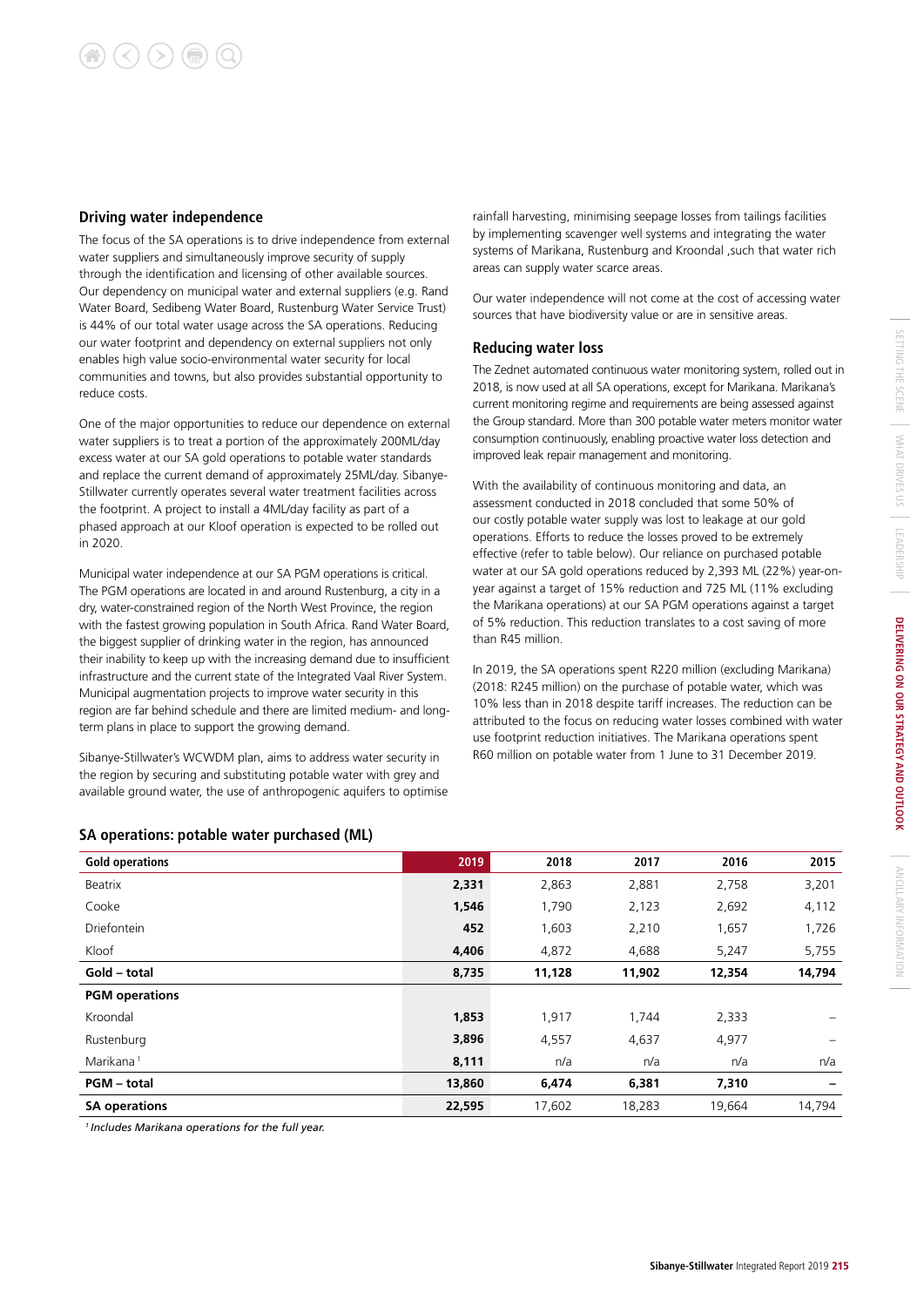#### **Water quality management**

South African legislation, primarily through the National Water Act and supported by the National Environmental Management Act, requires the management and protection of the water resource, for all users.

Within the SA operations, we influence the four major catchment areas in which we operate – Crocodile West/Limpopo (gold and PGM operations), Olifants (PGM operations) and Vaal (gold and PGM operations) – in terms of direct and indirect water quality and quantity contributions and abstractions, changes in habitat and flow patterns, as well as associated changes in biological components.

These influences are monitored using the following techniques:

- Routine sampling and analyses of water quality, including tracking of issues and management measures to ensure compliance with licences and the protection of other water users
- Monitoring biological indicators to determine spatial and temporal trends in terms of the influences exerted by mining-related activities (refer to Biomonitoring of rivers and biodiversity fact sheet)
- Water quantity monitoring and analyses using water and salt balances to determine improvements in terms of efficiencies and cost-saving initiatives to achieve WCWDM targets

Over and above the river systems for which the monitoring and management initiatives described above are performed, numerous smaller systems, such as drainage lines and wetlands are also managed by:

- specialist wetland assessments to determine wetland boundaries, health and management measures, as well as the monitoring of management measures
- floodline delineations to determine watercourse floodline boundaries, including drainage lines

The new water quality non-conformance procedure was instituted at the end of 2018. The procedure applies to all discharges into the environment and therefore has largely been applicable to the gold operations given that the SA PGM operations are largely discharge free and zero effluent/discharge operations. Under this procedure, we examine our water quality compliance in the downstream environment in terms of various limits, most of which are more stringent than official water use licence limits. Entries are recorded on a monthly basis, and issues are identified, investigated and corrected as per the non-incidents procedure. The Marikana operations have permission (in terms of the integrated WUL) to discharge from the final effluent dams at seven of the waste water treatment works across the property. This water is however re-used at the operations and is only discharged as a contingency when operations shut down for a number of operational reasons. As a result of the improved focus on the management of water quality, an average discharge compliance figure of 81% was achieved for the gold operations. This is an improvement on the 79% achieved in 2018 notwithstanding the increased stringent limits received for some new WULs.

While the PGM operations are zero discharge sites, infrequent and uncontrolled discharges do occur. All discharges are reported, and this information communicated to the authorities. Resulting water quality non conformances are primarily related to nitrates and sulphates.

#### **Water quality compliance percentages for all water discharged**

Water quality compliance is measured against the relevant WUL limits assigned for each discharge to the receiving environment. The compliance percentages reflected are only when discharges to the receiving environment are made and do not include where the discharges are re-circulated for other uses as is the case for all SA PGM operations except for the waste water treatment works at Marikana which discharges excellent water quality when there is no demand for re-use.

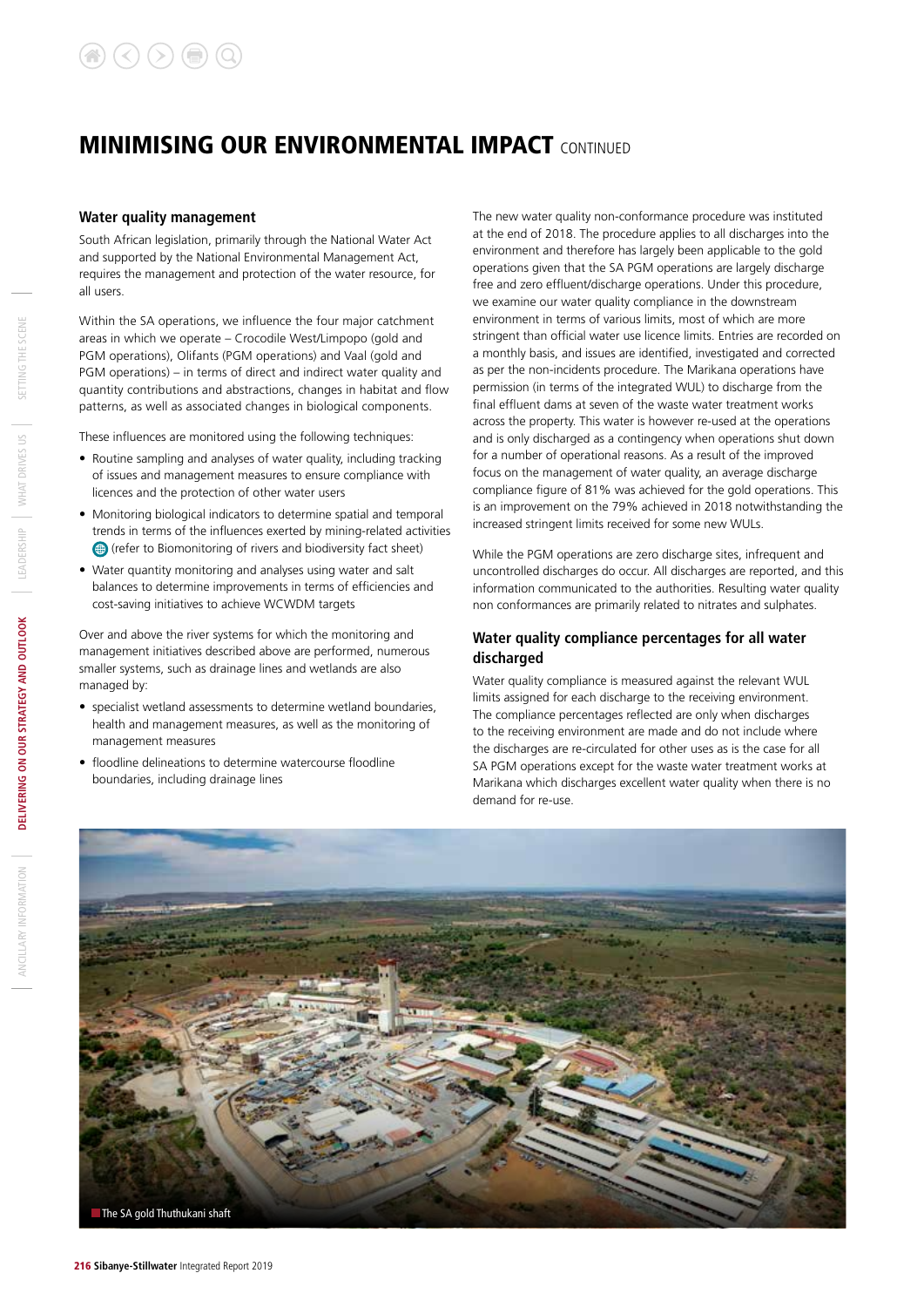| Compliance (%)<br>to WUL limits<br><b>Operation</b>                 |      |      | Comment <sup>1</sup>                                                                                                                                                                                                                                                                                                                                                                                                                                                                                                                                                                                                                                                                                                                                                                                                                                                                                                                                                                                                                                                                                                                                                                                                                                                                                                                                                                                                                                                                                                     |  |  |  |  |  |
|---------------------------------------------------------------------|------|------|--------------------------------------------------------------------------------------------------------------------------------------------------------------------------------------------------------------------------------------------------------------------------------------------------------------------------------------------------------------------------------------------------------------------------------------------------------------------------------------------------------------------------------------------------------------------------------------------------------------------------------------------------------------------------------------------------------------------------------------------------------------------------------------------------------------------------------------------------------------------------------------------------------------------------------------------------------------------------------------------------------------------------------------------------------------------------------------------------------------------------------------------------------------------------------------------------------------------------------------------------------------------------------------------------------------------------------------------------------------------------------------------------------------------------------------------------------------------------------------------------------------------------|--|--|--|--|--|
|                                                                     | 2019 | 2018 |                                                                                                                                                                                                                                                                                                                                                                                                                                                                                                                                                                                                                                                                                                                                                                                                                                                                                                                                                                                                                                                                                                                                                                                                                                                                                                                                                                                                                                                                                                                          |  |  |  |  |  |
| <b>Beatrix</b><br><b>Treated effluent</b>                           | 91   | 97   | Good compliance to the new WUL received in July 2019 was shown, despite more<br>stringent limits mainly related to the efforts to optimise operational control.                                                                                                                                                                                                                                                                                                                                                                                                                                                                                                                                                                                                                                                                                                                                                                                                                                                                                                                                                                                                                                                                                                                                                                                                                                                                                                                                                          |  |  |  |  |  |
| <b>Burnstone</b>                                                    | 89   | 82   | Moderate compliance was shown to the limits.                                                                                                                                                                                                                                                                                                                                                                                                                                                                                                                                                                                                                                                                                                                                                                                                                                                                                                                                                                                                                                                                                                                                                                                                                                                                                                                                                                                                                                                                             |  |  |  |  |  |
|                                                                     |      |      | The limits applied refer to instream reserve qualities and not discharge limits that are yet to<br>be set.                                                                                                                                                                                                                                                                                                                                                                                                                                                                                                                                                                                                                                                                                                                                                                                                                                                                                                                                                                                                                                                                                                                                                                                                                                                                                                                                                                                                               |  |  |  |  |  |
| <b>Driefontein</b><br><b>Underground water</b>                      | 98   | 97   | Excellent compliance remaining largely in line with the 2018 reporting period.                                                                                                                                                                                                                                                                                                                                                                                                                                                                                                                                                                                                                                                                                                                                                                                                                                                                                                                                                                                                                                                                                                                                                                                                                                                                                                                                                                                                                                           |  |  |  |  |  |
| <b>Driefontein</b><br><b>Treated effluent</b>                       | 90   | 91   | Very good compliance similar to the previous year was shown for the treated sewage<br>effluent discharges.                                                                                                                                                                                                                                                                                                                                                                                                                                                                                                                                                                                                                                                                                                                                                                                                                                                                                                                                                                                                                                                                                                                                                                                                                                                                                                                                                                                                               |  |  |  |  |  |
| <b>Ezulwini</b><br><b>Underground water</b>                         | 66   | 62   | Poor compliance to the WUL limits continues to be shown. It should be noted that<br>some erroneous limits have been assigned and therefore an amendment application has<br>been submitted to ensure the assignment of limits that are achievable and protective of<br>the receiving environment and other water users. If the erroneous limits are excluded,<br>compliance for the past year was found to be 86% (moderate) as compared to the 66%<br>compliance when all limits are considered.<br>Further initiatives are underway to ensure the continuous improvement in terms of water<br>quality, which includes the continuous optimisation of the pH adjustment treatment<br>process as well as the tracing of key dirty water streams to ensure changes occurring<br>underground do not influence the effectiveness of the treatment strategy.                                                                                                                                                                                                                                                                                                                                                                                                                                                                                                                                                                                                                                                                  |  |  |  |  |  |
| <b>Kloof</b><br><b>Combined underground</b><br>and treated effluent | 91   | 86   | Very good compliance was shown for the underground and treated sewage effluent<br>discharges.                                                                                                                                                                                                                                                                                                                                                                                                                                                                                                                                                                                                                                                                                                                                                                                                                                                                                                                                                                                                                                                                                                                                                                                                                                                                                                                                                                                                                            |  |  |  |  |  |
| Cooke<br><b>Underground water</b>                                   | 52   | 56   | Poor compliance to the WUL limits. The Cooke operation is still waiting for the outcome of<br>an amended WUL application which was submitted on 8 December 2017. The application<br>addressed the overly stringent WUL compliance limits. Compliance against the application<br>would have increased the 2019 compliance from 52% to 82%.<br>The water from the Cooke 1 to 3 operations is treated via a pH adjustment process before<br>discharge to the Wonderfonteinspruit catchment. Continues pH control and dam cleaning<br>recquired to sustainably preserve pumping equipment and discharge compliance.<br>The Department of Water and Sanitation has recently agreed to a co-discharge pilot of this<br>water combining the separate discharges of Cooke 1 with Cooke 2 and 3. During the pilot,<br>metal and salt discharge compliance increased as a result of the dilution provided by each<br>water stream for the other. The following actions have been instituted to address the poor<br>compliance:<br>• Integrated management system to control pH both at the underground settlers and on<br>surface. This required consistent lime supply and diligent control<br>• Suspended solids control through regular dam cleaning/agitation<br>• Pursuit of combined discharge application and an outcome for the December 2017 WUL<br>amendment application. An application for permanent closure and cessation of the<br>operations is underway which will ultimately address the discharge water quality. |  |  |  |  |  |
| <b>Marikana</b><br>treated effluent                                 | 100  | 100  | All treated effluent is re-used in the mining process, save for a small portion of treated<br>effluent which discharges excellent quality water under licence when there is no demand<br>for re-use.                                                                                                                                                                                                                                                                                                                                                                                                                                                                                                                                                                                                                                                                                                                                                                                                                                                                                                                                                                                                                                                                                                                                                                                                                                                                                                                     |  |  |  |  |  |

*1 Compliance classes are defined as follows: Excellent >95%; Very good >90% but <95%; Moderate >80% but less <90% and poor <80%. These classes define descriptive categories used throughout the report regarding water quality to inform management and provide alignment to National Standards.*

 $\mathcal{L}$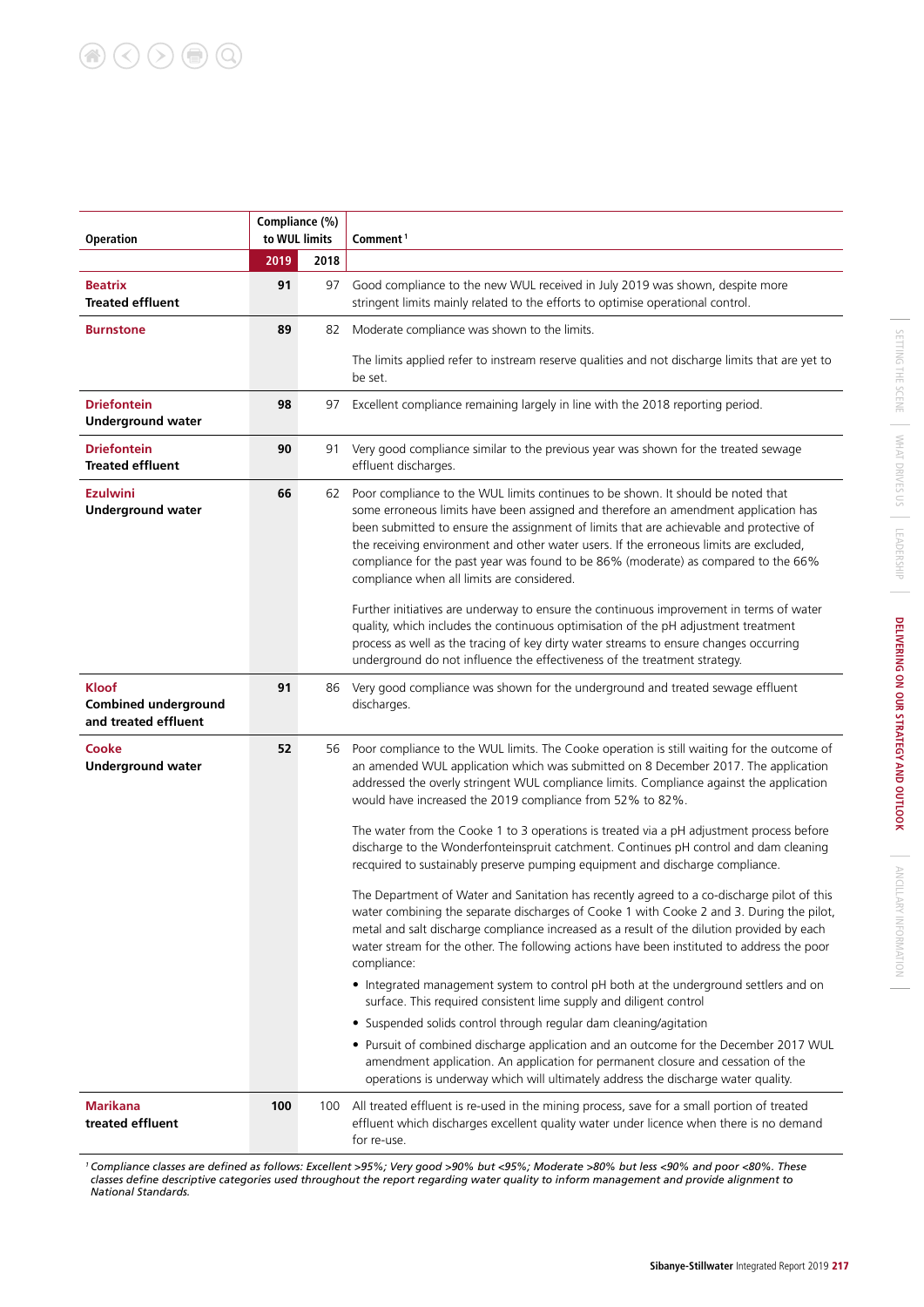#### **Waste water treatment works – SA operations**

During 2019, Sibanye-Stillwater SA operations embarked on a process to review the operation and management of all waste water treatment works under our control. The improvement in discharge compliance, efficiency improvements and a sustainable post mining economy underpin the key focus on the initiative. The review process will be concluded in H1 2020.

The waste water treatment works are currently running at compliance levels of between 85% and 95%. Automated flow-adjusted chlorine dosing stations and additional sludge drying beds will be implemented during 2020 to improve overall discharge compliance.

#### **US PGM operations**

The most critical component of the US PGM operations' water management is generally water quality when discharged. All discharged water is treated to state and federal drinking water standards, and no water, even when treated, is discharged directly to surface water. Instead, all discharged water is released to either percolation ponds, land application disposal systems, or deep injection wells.

Efficient and proper management of US PGM operations' water resources continues to be a critical and focused operational effort. Due to the nature of our rock associated with the J-M Reef, neither acid-rock drainage nor metal mobility is a concern. Our primary constituent of concern is nitrogen that is introduced by blasting agents and dissolved in the water flowing through the mines. Given the pristine environment where our mines are located, we focus on proper management of the water following treatment.

First, we employ all reasonable efforts to limit the volume of water encountered underground. Mine water grouting programmes are instrumental in limiting water inflows in our footwall laterals. While driving a footwall lateral, the area in front of the drive is constantly probed with drills to evaluate rock conditions and major water sources. Should a major water source be identified, the drill hole is then used to grout and seal off the water source and allow mining through that zone with limited inflow.

Water encountered in the stoping (mining) blocks must be managed through water treatment and management systems. Limited grouting occurs in these areas, because they are actively mined in multiple cuts. This water generally contains elevated nitrogen from the blasting process. From the stopes, this water is brought to surface to manage. Initially this water is recycled and reused as make-up water in the mill and tailings storage facilities, underground for drill water, in equipment washbays; and for dust control, among other uses. As a result of these water recycling efforts, very little fresh water is necessary for operations. Generally fresh water use is associated with potable water needs, including drinking and showering.

In a low-impact, state-of-the-art technical process, the balance of the mine water not recycled is treated through our mixed-bed bio-reactors. Here, nitrogen contained in the water is converted to nitrogen gas in a biological process and released to the atmosphere. These treatment plants remove upwards of 90% of the nitrogen contained in the water stream. As a result, the discharge of remaining nitrogen in the water is consistently 15% to 30% of regulatory limits or lower. Following treatment, the mine water is either returned to groundwater through a combination of percolation ponds or a

groundwater injection well or land-applied using agricultural pivots for beneficial use.

Through the Good Neighbor Agreement, we are working with the Stillwater Protective Association and Cottonwood Resource Council to develop a stakeholder-driven, independent water monitoring and assurance plan aligning with the goals and objectives of the Good Neighbor Agreement. This adaptive management plan (AMP) has been developed to adjust as conditions change, knowledge improves, regulatory criteria is modified or as targets change. The AMP is a tiered response plan that will lower our triggers for water quality reporting and action to levels below state or federal limits. The AMP is expected to be finalised in 2020.

#### US PGM OPERATIONS: WATER MANAGEMENT PROJECTS

During the year, the following specific water management projects were advanced at the US PGM operations.

#### **Hertzler percolation ponds**

As a result of the need for increased water disposal capacity at the Stillwater mine, the Hertzler percolation ponds were permitted and constructed. These new percolation ponds increase water disposal capacity by a minimum of 1,000 gallons per minute (gpm). This treated water exceeds drinking water standards and is percolated into the groundwater system near the Hertzler tailings storage facility to improve the hydrologic balance. In 2019, these ponds performed as expected with average disposal rates of approximately 600gpm.

#### **Water treatment plant expansion**

With ongoing expansion activities associated with the Blitz Project, the water treatment capacity at the Stillwater mine was increased from approximately 1,250gpm to 3,000gpm. This treatment plant expansion continues to focus on biological denitrification.

#### **Disk filtration systems**

Both the Stillwater and East Boulder mine sites continued to enhance their biologic water treatment systems. Lower metals and nutrients limits will take effect when the sites' Montana Pollutant Discharge Elimination System permits are renewed in the fall of 2020. To accommodate the total nitrogen and metals limits, a disk filtration system will be installed at each of the sites abutted to the biologic water treatment plants. While installed primarily for removal of organic nitrogen, this system also filters microscopic metals particles that accumulate on the biomass, thus leading to increased metals removal.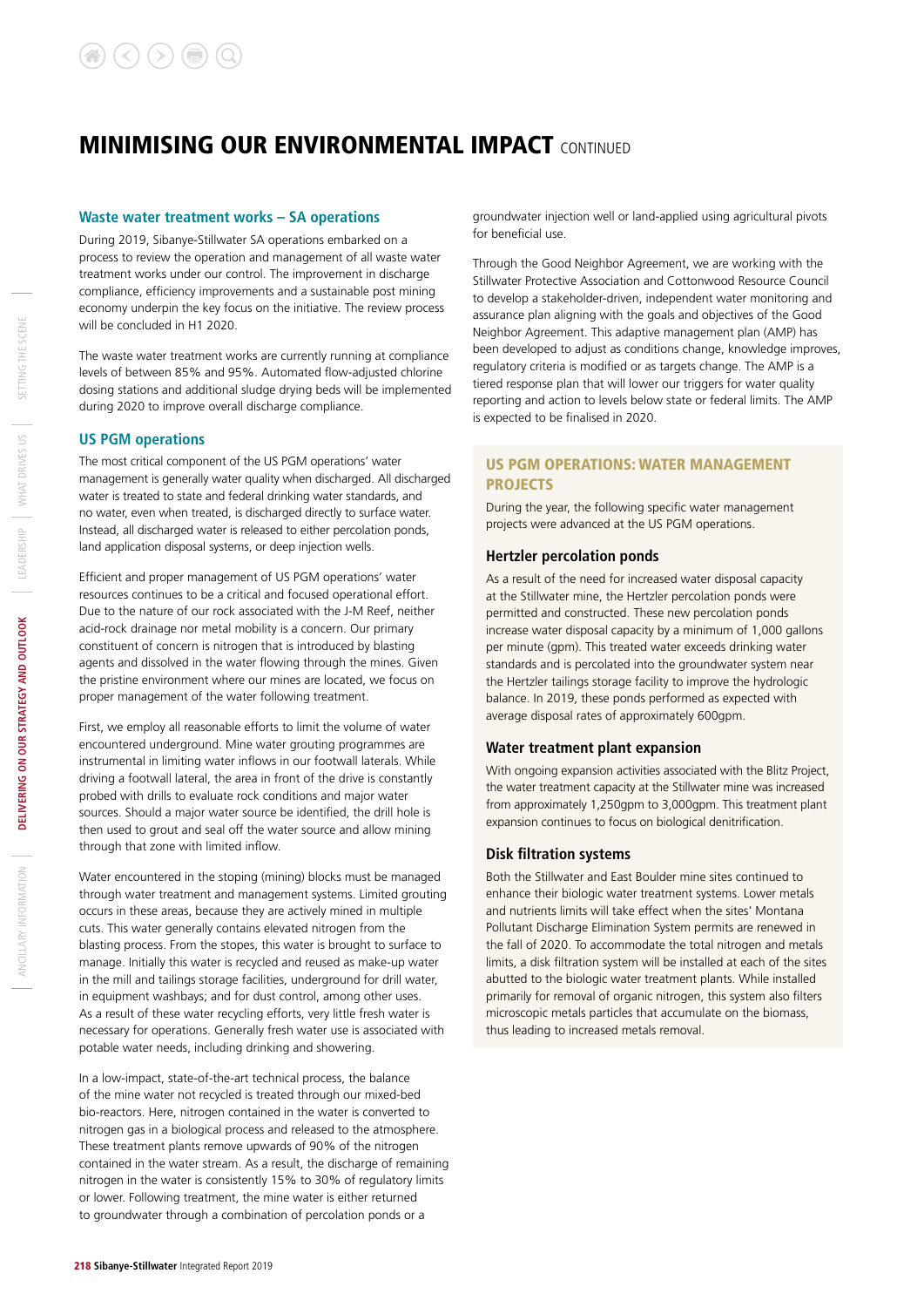#### RESOURCE UTILISATION AND WASTE MANAGEMENT

#### MATERIALS CONSUMPTION

At the SA gold operations, the strike that ended in April 2019 and the closure of Beatrix 1 and Driefontein 2, 6 and 7 shafts contributed to lower consumption of timber, cyanide, explosives, hydrochloric acid, caustic soda, cement, diesel, lubricating oil and grease. During 2019, the volume of surface material processed at the gold plant increased to compensate for the lower tonnage from underground. The surface rock dump material has a low in-situ pH below 6, as well as having a mineralogy with deleterious copper. This resulted in more lime consumption. More lime was added to the gold plant process in order to increase the pH to levels that facilitate gold leaching as well as to thermodynamically suppress the formation of copper species that can adsorb onto activated carbon impacting on bullion purity. The SA gold operations' diesel consumption decreased by 49.7% when compared to 2018, as a result of the lower diesel utilisation during the wage strike and closure of Beatrix 1 and Driefontein 2, 6 and 7 shafts. The diesel consumption for the SA PGM operations increased by 37.5% compared to 2018 with the inclusion of the Marikana operations.

At the US PGM operations, a comparison of year-on-year use showed an increase in all commodity usage due generally to the expansion efforts at the US operations.

#### **Materials consumed**

|                           |              | 2019                    |                   | 2018                 |              |             |             | 2017                 |         |             |             |                      |
|---------------------------|--------------|-------------------------|-------------------|----------------------|--------------|-------------|-------------|----------------------|---------|-------------|-------------|----------------------|
|                           |              | <b>US</b>               |                   |                      | <b>US</b>    |             |             |                      | 1US     |             |             |                      |
|                           |              | <b>Group</b> operations |                   | <b>SA operations</b> | Group        | operations  |             | <b>SA operations</b> | Group   | operations  |             | <b>SA operations</b> |
|                           | <b>Total</b> | <b>PGMs</b>             | PGMs <sup>2</sup> | Gold                 | <b>Total</b> | <b>PGMs</b> | <b>PGMs</b> | Gold                 | Total   | <b>PGMs</b> | <b>PGMs</b> | Gold                 |
| Timber (t)                | 67,951       | 505                     | 20,764            | 46,682               | 85,564       | 146         | 14,193      | 71,225               | 117,706 | 263         | 16,041      | 101,402              |
| Cyanide (t)               | 2,509        | <b>NA</b>               | <b>NA</b>         | 2,509                | 3,450        | <b>NA</b>   | <b>NA</b>   | 3,450                | 7,552   | <b>NA</b>   | <b>NA</b>   | 7,552                |
| Explosives (t)            | 34,813       | 4,409                   | 27,999            | 2,738                | 30,437       | 4,331       | 21,920      | 4,186                | 31,942  | 3,893       | 22,140      | 5,902                |
| Hydrochloric acid (t)     | 5,472        |                         | 876               | 4,595                | 5,148        |             | 0           | 5,147                | 4,469   | 0.4         | <b>NA</b>   | 4,469                |
| Caustic soda (t)          | 3,242        | 128                     | 749               | 2,365                | 2,632        | 0           | 0           | 2,384                | 3,378   | 204         | <b>NA</b>   | 3,174                |
| Lime (t)                  | 73,356       | 6,777                   | 7,978             | 58,601               | 50,278       | 0           | 0           | 50,278               | 72,378  | <b>NA</b>   | <b>NA</b>   | 72,378               |
| Cement (t)                | 50,719       | 17,880                  | 26,793            | 6,046                | 19,809       | 3,454       | 8,294       | 8,062                | 60,706  | 16,459      | 3,459       | 40,788               |
| Diesel (kL)               | 29,846       | 9,696                   | 17,384            | 2,767                | 26,903       | 8,766       | 12,635      | 5,502                | 26,059  | 7,344       | 12,772      | 5,943                |
| Lubricating and hydraulic |              |                         |                   |                      |              |             |             |                      |         |             |             |                      |
| oil (kL)                  | 8,778        | 568                     | 7,135             | 1,074                | 8,730        | 447         | 6,817       | 1,466                | 7,170   | 565         | 5,194       | 1,411                |
| Grease (t)                | 220          | 23                      | 106               | 91                   | 154          | 15          | 17          | 122                  | 224     | 11          | 26          | 187                  |

*1 Represents consumption from May to December 2017*

*2 Includes Marikana for seven months from June to December 2019*

#### WASTE MANAGEMENT

Sibanye-Stillwater supports responsible environmental management of all waste streams including chemicals and wastes and minimising waste to landfill. The existing waste management procedure is currently under review to fully integrate the Marikana operation as well as to ensure that our new waste procedure fully covers the suite of waste streams that we generate as well as all new and emerging waste legislation requirements.

#### **Waste management (Mt)**

|                                                            |              | 2019        |             |                      | 2018         |             |                      |       | 2017         |             |             |                      |
|------------------------------------------------------------|--------------|-------------|-------------|----------------------|--------------|-------------|----------------------|-------|--------------|-------------|-------------|----------------------|
|                                                            | <b>US</b>    |             |             |                      | US           |             |                      | 1US   |              |             |             |                      |
|                                                            | <b>Group</b> | operations  |             | <b>SA operations</b> | Group        | operations  | <b>SA operations</b> |       | Group        | operations  |             | <b>SA operations</b> |
|                                                            | <b>Total</b> | <b>PGMs</b> | <b>PGMs</b> | Gold                 | <b>Total</b> | <b>PGMs</b> | <b>PGMs</b>          | Gold  | <b>Total</b> | <b>PGMs</b> | <b>PGMs</b> | Gold                 |
| Tailings storage facility<br>deposition                    | 33.76        | 0.66        | 22          | 11.1                 | 29.08        | 0.67        | 15.0                 | 13.41 | 32.70        | 0.39        | 17.05       | 15.26                |
| Tailings deposition into pits                              | 3.9          | <b>NA</b>   | $\bf{0}$    | 3.9                  | 3.89         | <b>NA</b>   | 0                    | 3.89  | 3.27         | 0           | $\mathbf 0$ | 3.27                 |
| Waste rock/DMS<br>deposition                               | 2.23         | 1.4         | 0.83        |                      | 6.44         | 1.3         | 5.14                 |       | 3.39         | 0.87        | 12.52       | 0                    |
| Retreated mineral waste-<br>from waste rock <sup>2</sup>   | 8.21         | 0.81        | $\mathbf 0$ | 7.4                  | 12.18        | 0.69        | 0                    | 11.49 | 11.45        | 0           | 0           | 11.45                |
| Retreated mineral waste<br>from tailings dams <sup>3</sup> | 5.98         | 0           | 2.08        | 3.9                  |              |             |                      |       |              |             |             |                      |
| <b>Total mineral waste</b>                                 | 24.89        | 2.06        | 22.83       | 15                   | 29.27        | 1.97        | 10.00                | 17.30 | 39.36        | 1.260       | 19.57       | 18.53                |

*1 May to December 2017*

*2 Gold-bearing material such as waste rock dumps retreated at plant*

*3 PGM and chrome rich tailings material from tailings dams retreated at Concentrator Plant*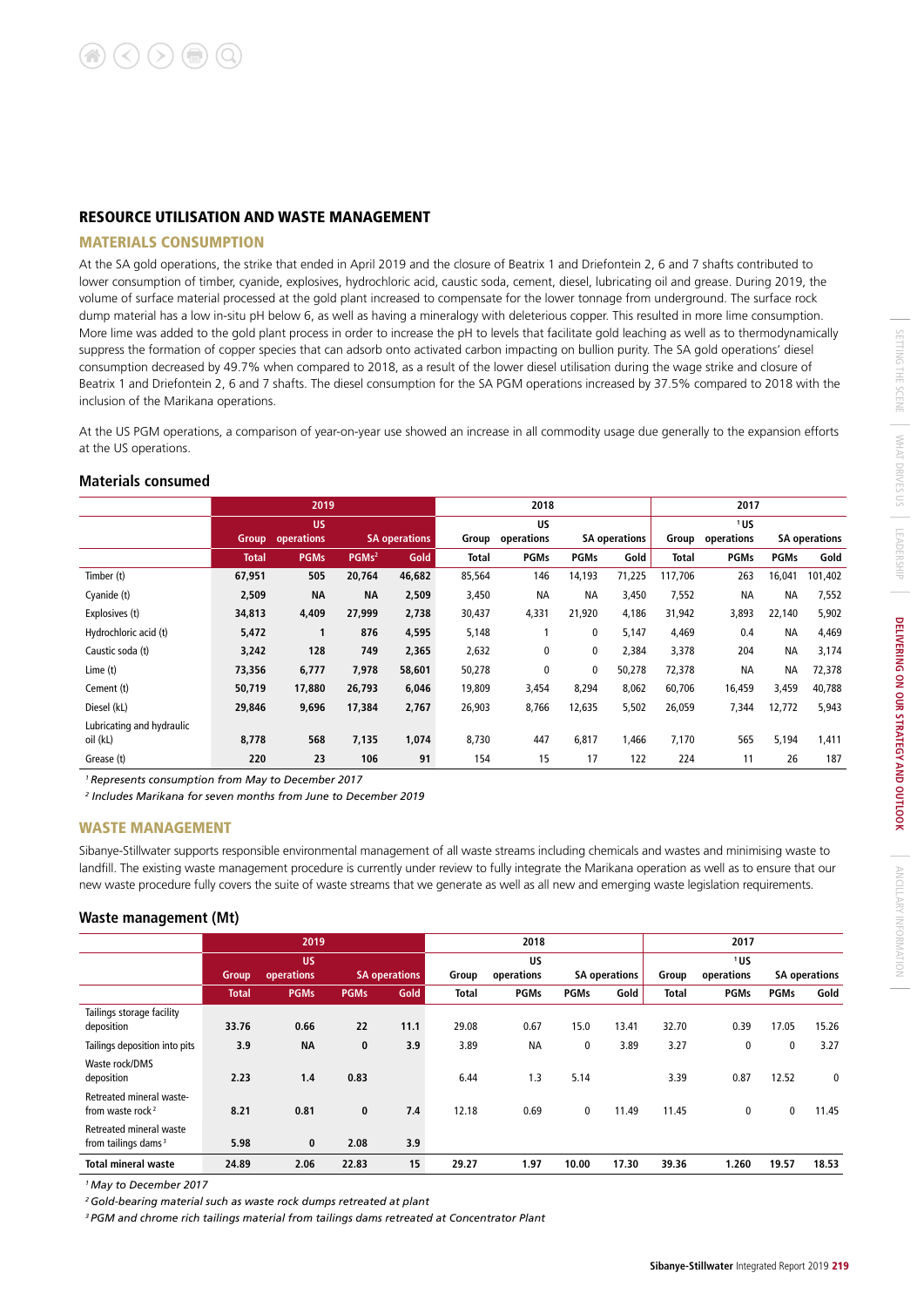#### **SA gold and PGM operations mineral wastes**

In the wake of the Vale tailings dam failure, a review was done during H1 2019 of the effectiveness of our tailings storage facilities management system and conditions. The Church of England, through its involvement in the Investor Mining and Tailings Safety Initiative, requested that the results of the report to be published on the Sibanye-Stillwater website at *https://www.sibanyestillwater. com/sustainability/environment*/ under the Tailings storage facilities dropdown.

There are several tailings and waste rock reclamation initiatives ongoing across the SA operations which have a number of benefits including reducing of the residue footprint, reducing toxicity of the residue and beneficiating our PGMs, chrome and gold.

These hydraulically or mechanically reclaimed tailings and waste rock dumps are treated through the various metallurgical plants (gold plants and concentrators) for the recovery of gold, chrome and PGMs, and re-deposited on other tailings storage facilities or in pits. The total tonnages retreated at the SA gold and SA PGM operations are reflected in the preceding table.

Many of the waste rock dumps at our shafts across the SA operations are also being reclaimed as part of our concurrent rehabilitation initiatives. Waste rock in these instances is crushed to a suitable size fraction and used for road construction purposes, backfilling and for construction of large dams at the operations. External parties buy waste rock primarily for road construction including national, provincial and local roads around the operations as well as for railway sidings.

#### **SA gold and PGM operations non-mineral wastes (general and hazardous waste)**

We identify and where possible, prioritise research or implementation of alternative solutions for disposal to landfill to reduce our environmental footprint, reduce resource utilisation, thereby minimising costs. Our strategic intent is to reduce the generation of waste, whilst engaging in research into long-term viable options with the aim of achieving zero waste to landfill in future. Our shaft and plants segregate wastes into general and hazardous waste streams and further separation into recyclable waste streams, allowing for more effective downstream recycling and reuse opportunities.

Specialist waste contractors are used for waste collection and internal and external waste transportation at our operations. General waste that cannot be reused, refurbished or recycled is disposed of at permitted municipal landfill sites. Both external general and hazardous waste facilities that reuse, recycle or treat our waste, need to have the relevant waste authorisations in place. In addition, we audit all external authorised hazardous waste facilities and landfills receiving our waste every two years.

The National Environmental Management Waste Management Act: National Information Regulations requires that hazardous waste generators and landfill owners are registered with the national (South African) and regional (Gauteng) waste information systems (WIS). The Driefontein gold operation and the SA PGM operations have been registered accordingly, and where applicable, other sites will be registered in 2020. The regulations highlight the importance of accurate waste information and waste record-keeping, as is the case for the landfills we operate.

In a further waste management initiative, a focused sewage sludge initiative began in 2018 to allow for the in-vessel composting of sewage sludge at two of the gold operations as a pilot to treat 20 tonnes of sludge per month. The project aims to investigate the beneficial use of sewage sludge waste that is typically sent to landfill and classified as hazardous. Trials have commenced with the first usable batch expected to be produced in the first half of 2020. At the Marikana operations, sewage sludge, along with garden waste and cow manure is being composted in windrow composting circuits, and the compost is being used at the sewer plant areas as well as at the tailings dams to assist with effective grassing programmes, thereby ensuring continuous rehabilitation of the slide slopes.

We adhere to legislation as it relates to the storage, transport and recycling, treatment and disposal of hazardous waste generated by our operations. In anticipation of the newly promulgated prohibition of liquid waste to landfill, in August 2019, we undertook a readiness inspection at our hazardous landfill facilities (Holfontein, Klinkerstene and Vlakfontein) that receive our liquid waste for disposal, to ensure that they practice solidification treatment of liquid waste prior to compliant landfill disposal. We currently comply with this prohibition requirement. A number of smaller hazardous waste streams are generated across all operations. These include among others, waste light bulbs including fluorescent tubes, hydrocarbon wastes, lead waste from the assay laboratory, chemical waste streams and electronic waste. Programmes are in place at some operations to divert these wastes from landfill for recycling and recovery opportunities. Others will follow in 2020 and beyond. Also planned for 2020, is the development and implementation of a waste database at all operations, to ensure detailed collection of waste information for reporting purposes, which will inform the development of waste targets and the execution of action plans pertaining to waste reduction and in accordance with zero waste to landfill philosophy.



Sampling water close to the US PGM operations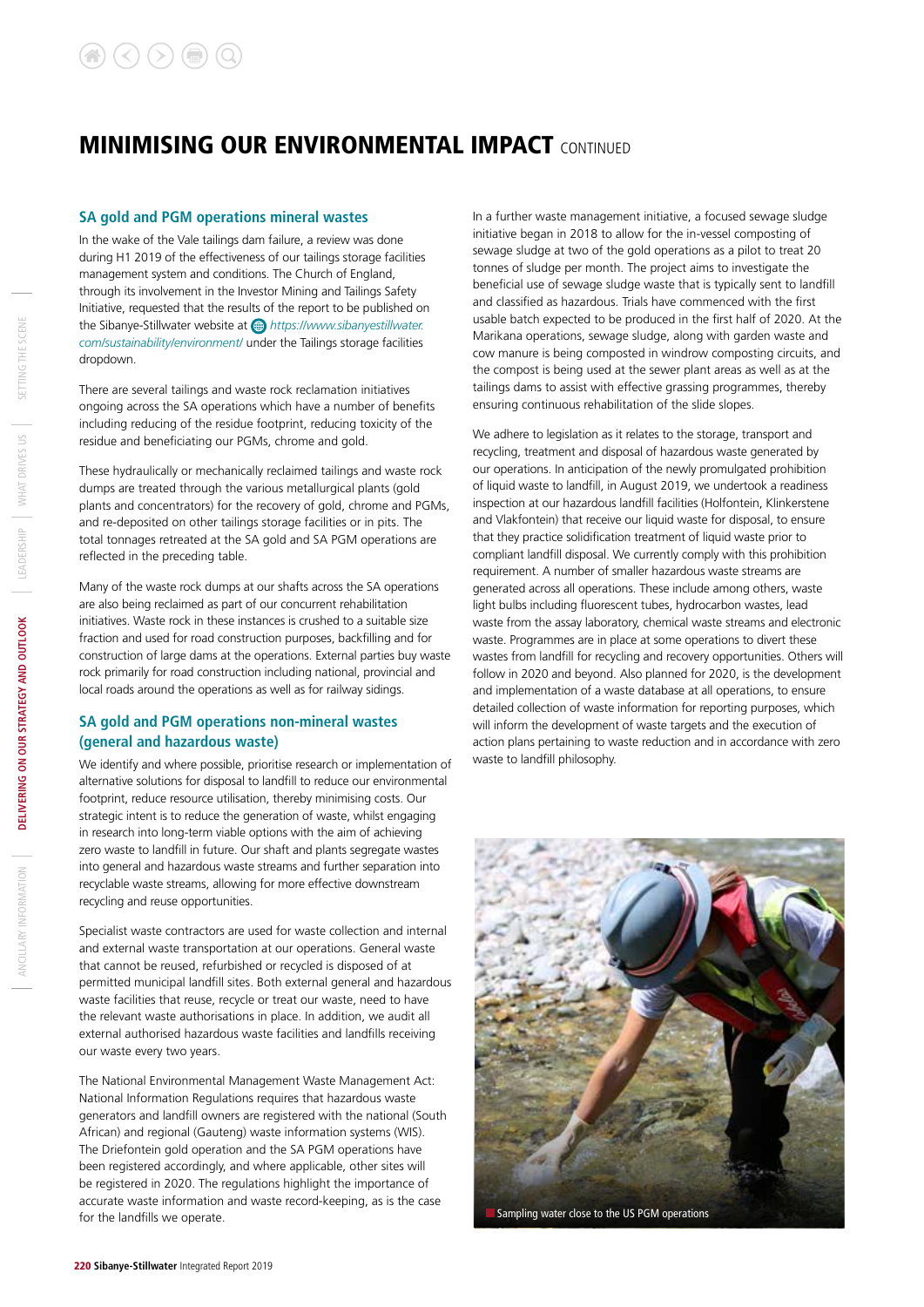# $\left(\langle\right)\left(\rangle\right)\left(\mathbf{r}\right)\left(\mathbf{Q}\right)$

Our largest hazardous waste streams are calcium sulphite (CaSO<sub>3</sub>) generated by our smelter at the Marikana operations, and liquid hazardous waste streams from our precious metal refinery in Brakpan.  $CaSO<sub>3</sub>$  is produced as a residue from the capture and treatment of sulphur dioxide (SO<sub>2</sub>) emissions at the smelter and is disposed of at a licensed waste disposal site at a cost of approximately R35 million per annum.  $\textsf{CaSO}_3$  is a challenging waste stream due to its hygroscopic nature and the volumes generated (approximately 4000t/m). Finding alternatives to landfill has proved difficult. We however continue to investigate alternatives be it through cleaner technology (conversion of CaSO<sub>3</sub> to gypsum, CaSO<sub>4</sub>) or more conservative options such as soil amelioration. In November 2019, we installed a belt filter at the smelter which reduces the water content of the CaSO<sub>3</sub> by an additional 10-15%, reducing waste to landfill by this amount as well as decreasing the salt load in the waste, reducing its toxicity.

The chemical refining processes at the PMR produce approximately 2,200 tonnes of acid and alkaline hazardous liquid waste streams (effluent) per month. A portion of the waste stream is currently being recycled by an acid refinery with the remaining streams treated off-site and disposed to landfill. The stream is first blended and solidified before disposal. The operation has been proactive in finding possible solutions for diverting this waste from landfill. The goal is to run a closed-loop system on these waste streams, to recover PGMs or other beneficial metals and to reuse the substantial amount of water in this waste back into the process plant, reducing municipal water use.

At the PMR, we have received approval for the construction and operation of our hazardous waste incinerator, which means the ash generated from the incineration process, rich in PGMs, will go back into process for extraction. Until this is installed, waste streams such as PPE contaminated with PGMS, filter cloths and mops will continue to go to outside contractors for incineration and recovery of PGMs.

#### **US PGM operations**

Hazardous and non-hazardous waste generation rates at the US operations remained essentially unchanged during the year. The Stillwater and East Boulder mines are identified as conditionally exempt small-quantity generators by the EPA while the Columbus Metallurgical Complex is a large-quantity generator as a result of lead waste generation from the fire-assay process in the laboratory. Both mines continue to generate small quantities of hazardous waste associated with aerosol can disposal and the occasional need to dispose of waste chemicals. For many years, the US PGM operations have implemented a new product review process: any products proposed for use on site must first undergo an extensive chemical review by the environmental and safety departments. If the proposed product contains any chemicals that present a safety or environmental risk, they are rejected and not allowed on site. This process has enabled our waste generation rate to remain low.

During 2018, the Stage 2, Phase 1 section of the East Side waste dump at the Stillwater mine was lined to collect all meteorological water passing through the dump and leaching residue nitrogen from the waste rock. There are four proposed lining stages for the waste dump with Stage 1 complete and Stage 2, Phases 1 and 2 complete. All 'new' waste rock generated at the Stillwater mine is placed on a liner. The lining also serves to cap existing, historic waste rock not placed on the liner. The Stage 2, Phase 2 liner was completed in 2019, while Stage 3 and Stage 4 are scheduled for later years depending on

waste rock production rates. Similarly, at the East Boulder mine, the waste rock lining system was completed in 2016 and all waste rock is now stored on liners for water collection. At both mines, the water collected from the waste rock lining systems is transferred to the water treatment plants for denitrification and water management.

At Stillwater some 59% of tailings are used as backfill underground – just short of the maximum achievable – while at Blitz the percentage is between 49% and 50%.

Both Stillwater and East Boulder continued with extensive future waste rock and tailings design and permitting efforts, including identification of best available technologies, site investigations, alternatives assessments, failure modes effects analysis, and multiple accounts analysis for the various waste rock and tailings storage alternatives.

Work on future tailings storage facilities continued at the East Boulder site. Stage 4 of the current facility is under construction. A formal environmental assessment is underway for the future Stage 6 facility and a decision on the final environmental assessment is expected in the fourth quarter of 2020. Under Montana law, an Independent Review Panel (IRP) must review and approve all new tailings facilities. The company was instrumental in drafting and enacting this new law back in 2015. It requires employing the most advanced practices and technologies available, as well as expert review and approval of tailings facility design, operation, maintenance, and closure in advance of construction. The US operations IRP is made up of three internationally recognised tailings facility engineering experts. The East Boulder Stage 6 facility is the first in Montana to be reviewed under this process. In addition to the Stage 6 work, the same IRP experts will begin reviewing the next phase of tailings and waste rock disposal at both the East Boulder and Stillwater Mines.

These activities and efforts were all completed in collaboration with stakeholders including the Good Neighbors, regulatory agencies, independent review panel experts, and local communities. The Good Neighbor Agreement is helping this process run more smoothly and efficiently, especially bearing in mind that tailings storage facilities with a 40- to 50-year life are required.

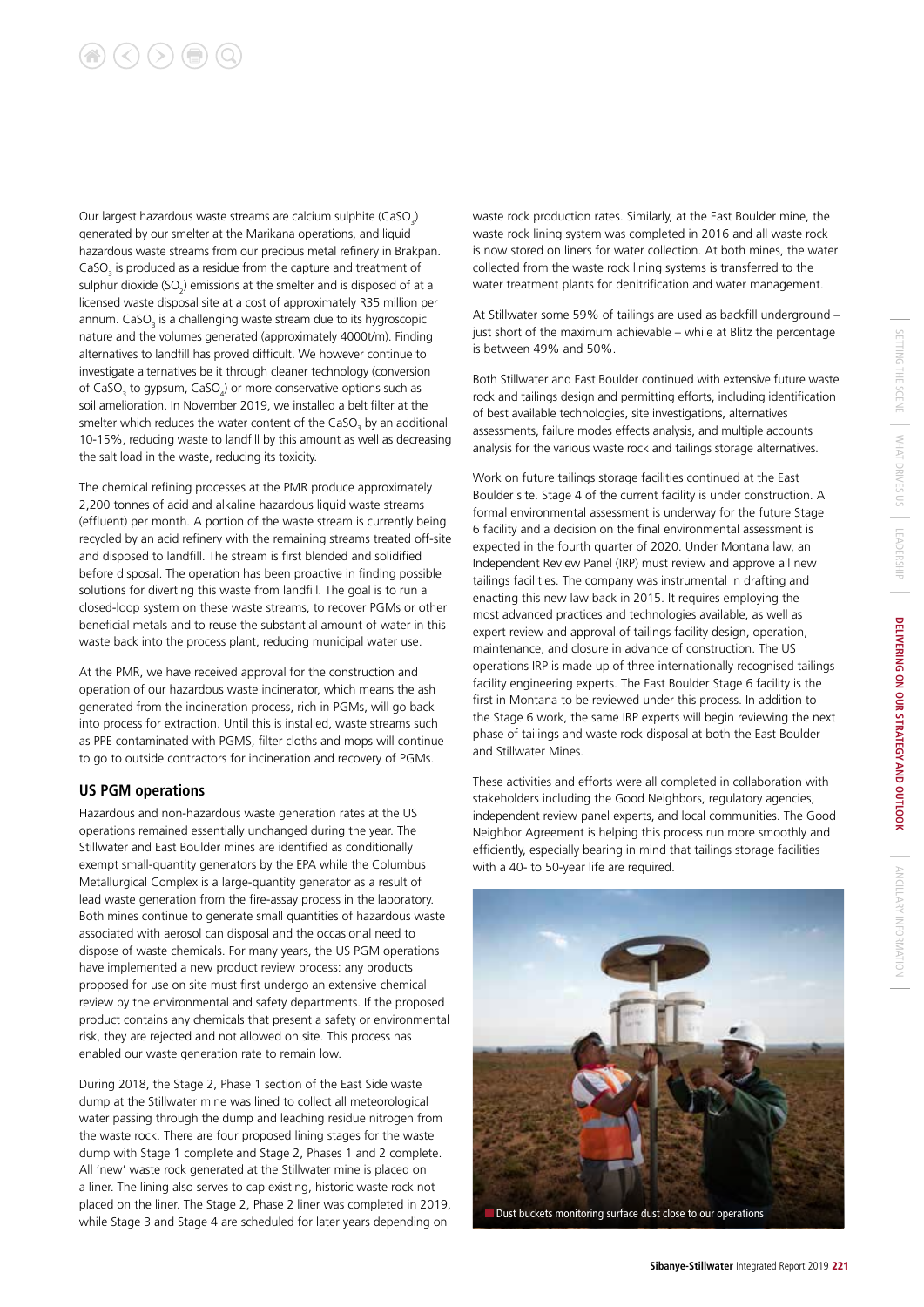#### US OPERATIONS: TAILINGS MONITORING EQUIPMENT

A NAVSTAR monitoring system has been installed and is now operational at the Nye and Hertzler tailings storage facilities to assist in remote monitoring and notification in the unlikely event of tailings storage facility movement. The new monitoring equipment has a GPS link capable of detecting movement in millimetres. Data is provided and trigger points send text messages. Survey monuments and inclinometer monitoring have been made operational at all facilities, although the survey monuments have been temporarily disabled while the facility undergoes expansion. Real-time data is slated to replace the current manual downloads in 2020.

Permitting efforts for the Blitz expansion project are nearly complete. Minor revisions to the operating permit have been received for a geotechnical investigation to support an expansion to the current Hertzler tailings storage facility and the site's waste rock dump, as well as for relocating the holding pond for the site's Land Application Disposal (cropland irrigation) of treated mine water. Montana Department of Environmental Quality is currently considering a minor revision to expand certain structures, as well as expand the mine's permit boundary.

Additionally, the US operations continue to pursue a long-term gypsum management strategy. Relationships have been established with area farmers for ongoing gypsum agricultural use and a longterm management contract has been established with a local landfill. Testing is taking place to see if our synthetic gypsum can be used in a cement plant in Montana.

#### INCIDENT MANAGEMENT

Sibanye-Stillwater's procedures require that all incidents are reported, investigated, classified and managed according to their potential risk and impact on the environment. Root-cause analyses are conducted to inform appropriate action plans that will mitigate potential impacts and prevent a recurrence of the incident. All incidents are classified, evaluated and reported internally on a monthly basis and externally to the regulators when required.

While we consider all environmental incidents serious, we disclose all level 3 (short-term impact), level 4 (medium-term impact) and level 5 (long-term impact) environmental incidents to the relevant competent environmental authority/regulator.

#### SA GOLD AND SA PGM OPERATIONS

In 2019, zero level 4 or 5 incidents were recorded. Five level 3 incidents were recorded at the SA operations compared with five recorded in 2018. All incidents were reviewed and impacts closed out. Three level 3 incidents were reported at our gold operations and two at the SA PGM operations. The impact of these incidents can be classified as negligible or low with a short duration.

See environmental incidents at *www.sibanyestillwater.com* for more detail on the level 3 and higher incidents reported during 2019.

#### US PGM OPERATIONS

The US PGM operations experienced no level 3 and 4 incidents and 64 internally reportable events during 2019, the latter being an indication of increased diligence in reporting. All releases were immediately cleaned up and remediated.

#### BIODIVERSITY AND BIOMONITORING OF RIVERS

Sibanye-Stillwater's vision of promoting natural resources and improving life further strongly advocates for the reduction in the degradation of natural habitats, halting the loss of biodiversity and protecting species on land and in water. Our management processes contribute to the conservation of biodiversity and take integrated approaches to land use planning, as guided by the ICMM.

One of the routine monitoring methods applied in order to ensure the effective management of biodiversity is biomonitoring which assesses the various potential stresses placed on the water system and its ability to support biodiversity, particularly in terms of macroinvertebrates (insects) and fish. The results inform management decisions that lead to the improvement of measures that enhance the resilience of these systems to allow for the protection of all water users including the environment.

Detailed disclosure about these topics can be found in the Biomonitoring of rivers and biodiversity fact sheet available at *www.sibanyestillwater.com* 

#### HERITAGE

#### **SA operations: heritage assessments**

All environmental impact assessments for project authorisation, have for several years, included heritage assessments. Heritage sites are identified, placed on the local operational planning databases and mitigation measures proposed and implemented primarily where the operations could potentially impact on these sites. The following heritage sites have been identified at our operations.

- **Beatrix –** No sensitive heritage resources identified
- **Burnstone –** Sites of graves identified
- **Driefontein** Sites of archaeological importance, graves identified and religious sites
- **Ezulwini –** Sites of cultural significance and archaeological importance identified
- **Kloof –** Sites of archaeological importance and graves identified
- **Rand Uranium –** Sites of graves identified
- **Rustenburg –** Sites of cultural significance, archaeological importance and graves identified
- **Kroondal –** Sites of cultural significance, archaeological importance and graves identified
- **Marikana** Sites of cultural significance, archaeological importance and graves identified
- **US PGM operations –** As part of the Dry Fork Waste Dump Expansion; the East Side Waste Rock Expansion; and the Hertzler 4/5 Expansion, we have completed additional cultural resource inventory studies in 2019 with reviews by archaeological professionals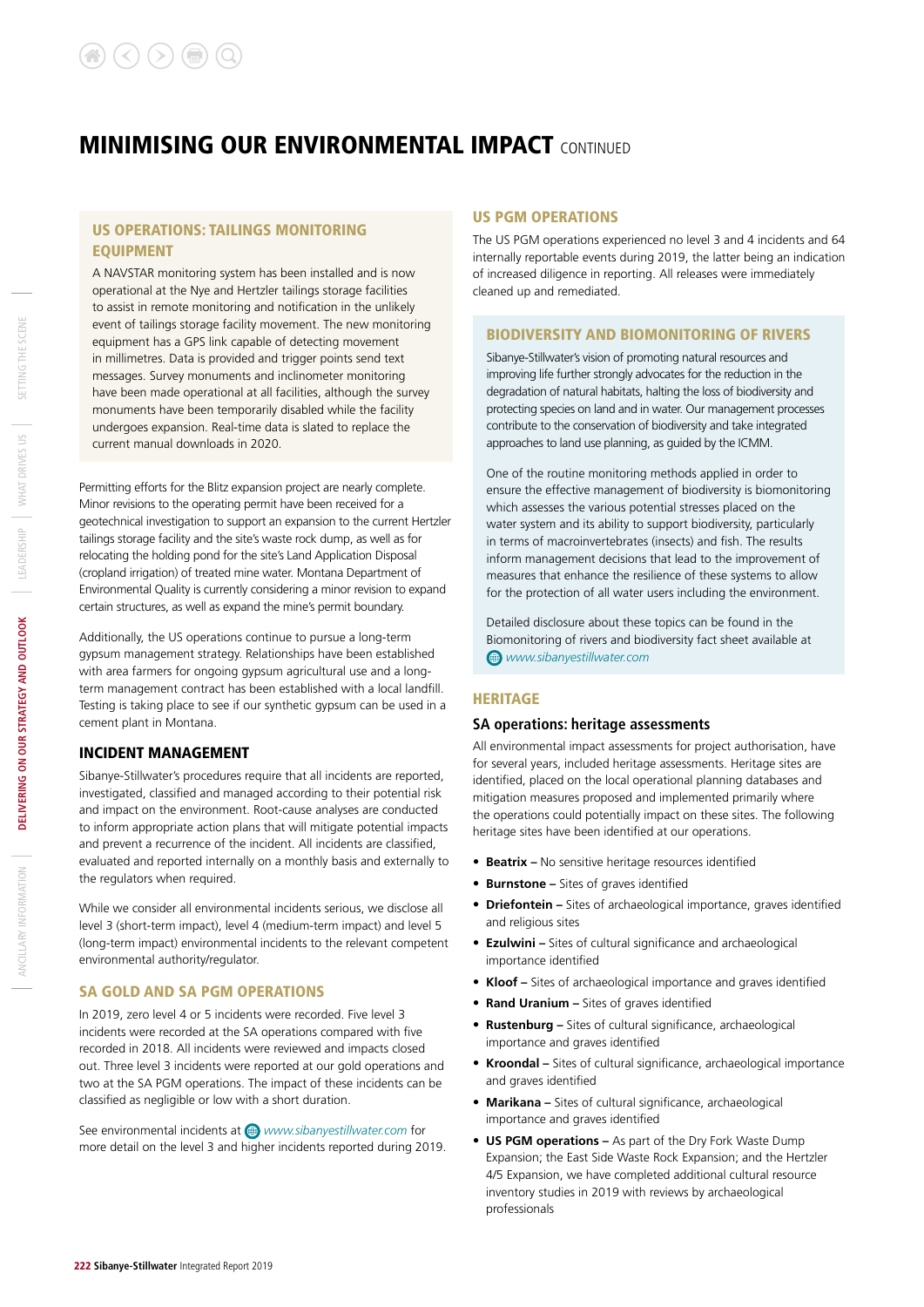#### REHABILITATION AND CLOSURE

The strategic objective of our closure planning is to align our closure strategy to an over-arching, sustainable, regional closure strategy, current and pending environmental legislation as well as with socioeconomic considerations such as acceptable end land-uses by relevant stakeholders. This entails the compilation of comprehensive closure liability assessments, closure plans for each operation as well as rehabilitation plans that seek to identify opportunities for concurrent and future demolition, remediation and rehabilitation of surface areas and infrastructure. In addition, part of our closure planning also focuses on the identification and establishment of sustainable projects such as the Bokamosa Ba Rona initiative on the West Rand (which entails the imminent donation of approximately 15,000 ha of land by Sibanye-Stillwater to the initiative and which is a mega-community project with an agricultural focus – a so-called 'soil-to-export' approach).

Total closure liability for the SA operations as at 31 December 2019 (including our portion of environmental liability in joint ventures and projects) was R10.31 billion. Of this, R5.63 billion was for the PGM operations (inclusive of the Marikana operations and third party Pulland-Share Agreements) and R4.68 billion for the gold operations. The US PGM operations have a closure liability of R6.59 billion.

In South Africa, we own 47,015 hectares of land at and around our SA gold operations and 16,876 hectares of land at and around our SA PGM operations.

As an integral part of the footprint reduction project, infrastructure suitable for demolition and rehabilitation has been identified – this is primarily redundant buildings and associated infrastructure, and infrastructure on prolonged care and maintenance (such as shafts and plants). At our PGM operations, R1.34 billion (23.8%) of the total provision of R5.63 billion has been identified for potential demolition and rehabilitation. At our gold operations, R350 million (7.4%) of the total provision of R4.67 billion, which includes the Cooke operations, has been identified for potential demolition and rehabilitation. The execution of these demolition and rehabilitation projects is subject to the finalisation of the 2020 mine plans and beyond.

Sibanye-Stillwater has encouraged the South African government to extend the implementation date for the proposed Financial Provision (FP) Regulations. The amendment to the FP Regulations, 2015 published on 17 January 2020, extends the period of compliance, i.e. effectively the implementation date of the 2015 FP Regulations, as amended, by 18 months to 19 June 2021. Some of the current draft regulations include the potentially mandatory inclusion of 15% valueadded tax (VAT) in all closure provisions as well as the quantification of the latent and residual liabilities. If promulgated, the addition of a 15% VAT would add approximately R1.55 billion to our existing closure liabilities and thus financial provisions. Sibanye-Stillwater, on its own, and in conjunction with the Minerals Council of South Africa, has commented extensively on the financially onerous and impractical nature of some of the FP Regulations, with the view to influencing Government to reconsider and appropriately amend the FP Regulations. All the SA operations are working actively towards meeting the June 2021 deadline, while in parallel engaging with Government and other key stakeholders to formulate less onerous final amended FP Regulations. The mining industry anticipates the long-awaited amendments to the FP Regulations to be published for public review comment during the first half of 2020.



Lestes plagiatus in southern Africa: our operating environment has a high level of biodiversity





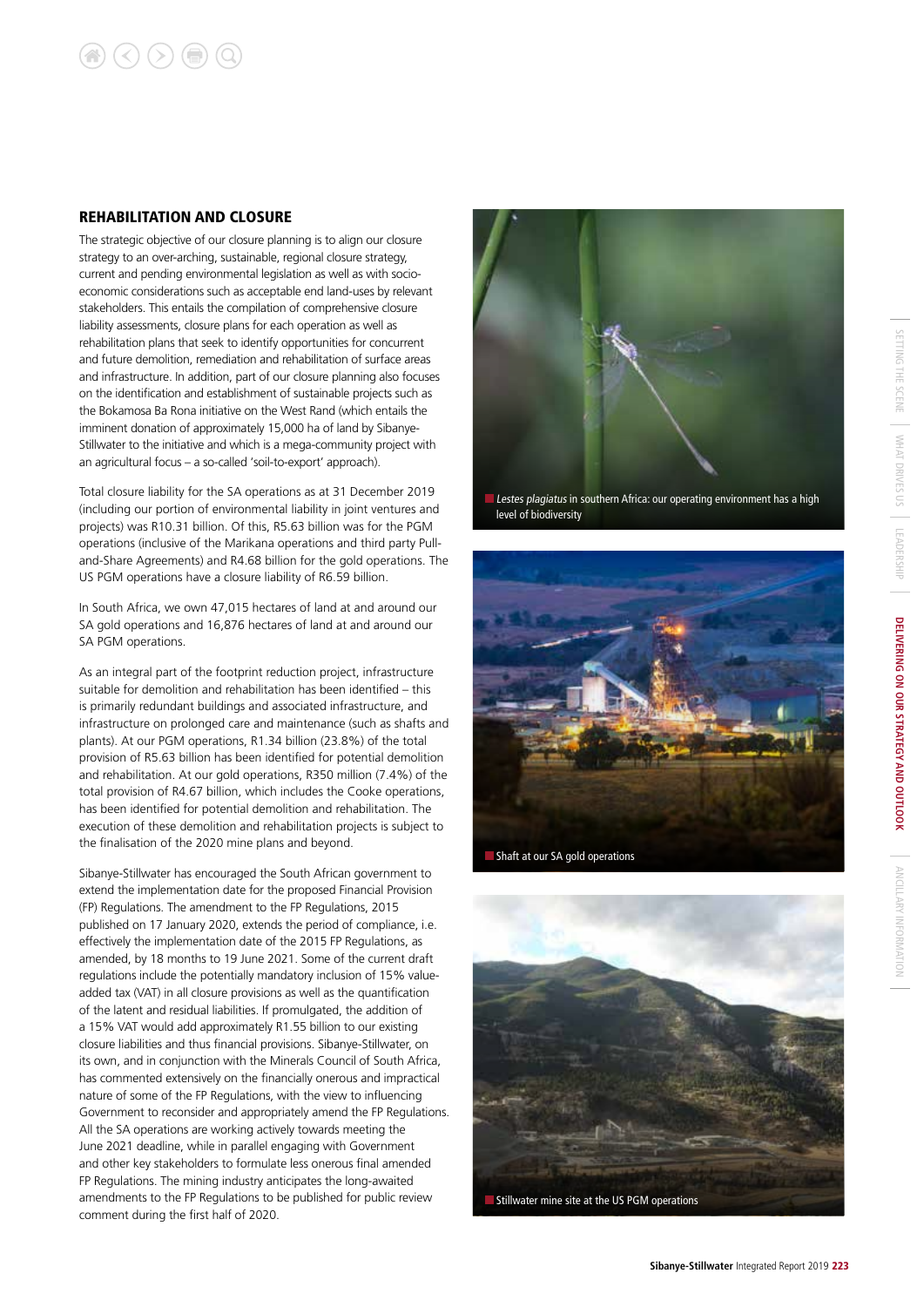#### SA OPERATIONS: THE USE OF WETLANDS IN REHABILITATION

**In natural water systems, wetlands act as purifiers in freshwater systems. The wetland's natural ability to attenuate flows and reduce the concentration of potentially harmful constituents can be enhanced in constructed wetland systems to assist in water treatment.** 

Careful design is critical and, while wetlands are less intensive in terms of resource and maintenance, as opposed to conventional chemical and mechanical treatment technologies, they do require maintenance.

The ability to replicate the benefits of wetlands through artificially constructed wetlands has resulted in the implementation of several wetland initiatives. Sibanye-Stillwater is participating in the development of artificial wetlands. The aim of these initiatives is to re-establish once functional wetland systems that have been historically impacted. It should be noted that these wetlands do not form part of declared protected areas.

Increasingly, applications of these passive treatment solutions are becoming the preferred option for water quality management due to their comparatively low maintenance and operational costs. Moreover, they continue to perform beyond the life of an operation.

#### **Ezulwini wetland**

- General authorisation received
- 10% of tailings waste and historic paddocks removed since November 2018
- Improvement in water quality, decreasing from 600 microgrammes per litre to 100 microgrammes per litre of uranium, as a result of storm water improvements, drying out the site and instituting alternative discharge pathways

#### **Driefontein rock dump number 6 wetland**

- Historically impacted by tailings spills
- Authorisation for rehabilitation received and allowed to remove a downstream rock dump
- Implemented a new pipeline, flange protection measures, new bunding
- Removing tailings out of the watercourse and surrounding catchment, with rehabilitation starting second half 2020

#### **Kloof number 1 rock dump**

- The Department of Water and Sanitation required the mine to build a pollution control dam in the Leeuspruit, which would have resulted in the desiccation of the stream and therefore the availability of water to support the ecological functioning of the system as well as the downstream, water uses. Therefore, an alternative of a constructed wetland was proposed which would allow for the polishing of the water quality while maintaining flows within the system
- Water with qualities not achieving the set limits will be treated to an acceptable standard to be released back into the environment and ensure the stream continues to function
- Existing stream bed will also be rehabilitated as it is highly impacted by invasive alien species as well as historical and ongoing mining activities

#### **Project to quantify residual and latent liabilities**

We operate in complex surface water catchment areas, which have numerous water users, including our communities, farmers, other industrial users and mining companies. Although water resources are monitored extensively, limited information is available in terms of the quantification of residual and latent liabilities.

We have initiated a project to:

- quantify the potential liabilities associated with our mining activities
- provide recommendations for mitigation
- align the remediation approach (mitigation measures) with regulators and other water stakeholders

The project will consider all catchments in which we operate: the quality of our discharges, the diffuse seepage inputs, the impacts on soils in terms of the potential for release of contaminants in different situations and the potential influence of groundwater interactions. Prioritised areas have been aligned to the revised FP legislation date of 19 June 2021.

#### **US PGM operations**

In addition to responsible closure and reclamation, the US operations have conservation easements on nearly 40% of its owned land. These legal mechanisms protect scenic vistas, enhance wildlife habitat, and preserve wildlife migration corridors, while maintaining Montana's rural character and fostering biodiversity and healthy forests.

Reclamation and closure bonds are required at both mines in the US to ensure adequate resources are available to fund reclamation activities at closure. The amounts are adjusted at least every five years or as required by expansion and disturbance requirements, following a collaborative review by the US operations and its regulatory agencies. Based on a five-year review period, the East Boulder mine review began in 2019 while the Stillwater mine review is scheduled for 2020. State and federal regulatory authorities initiate and complete these reviews. The US operations assist in these reviews, provide information and data as requested, and ultimately sign off in agreement with the agency review and calculation.